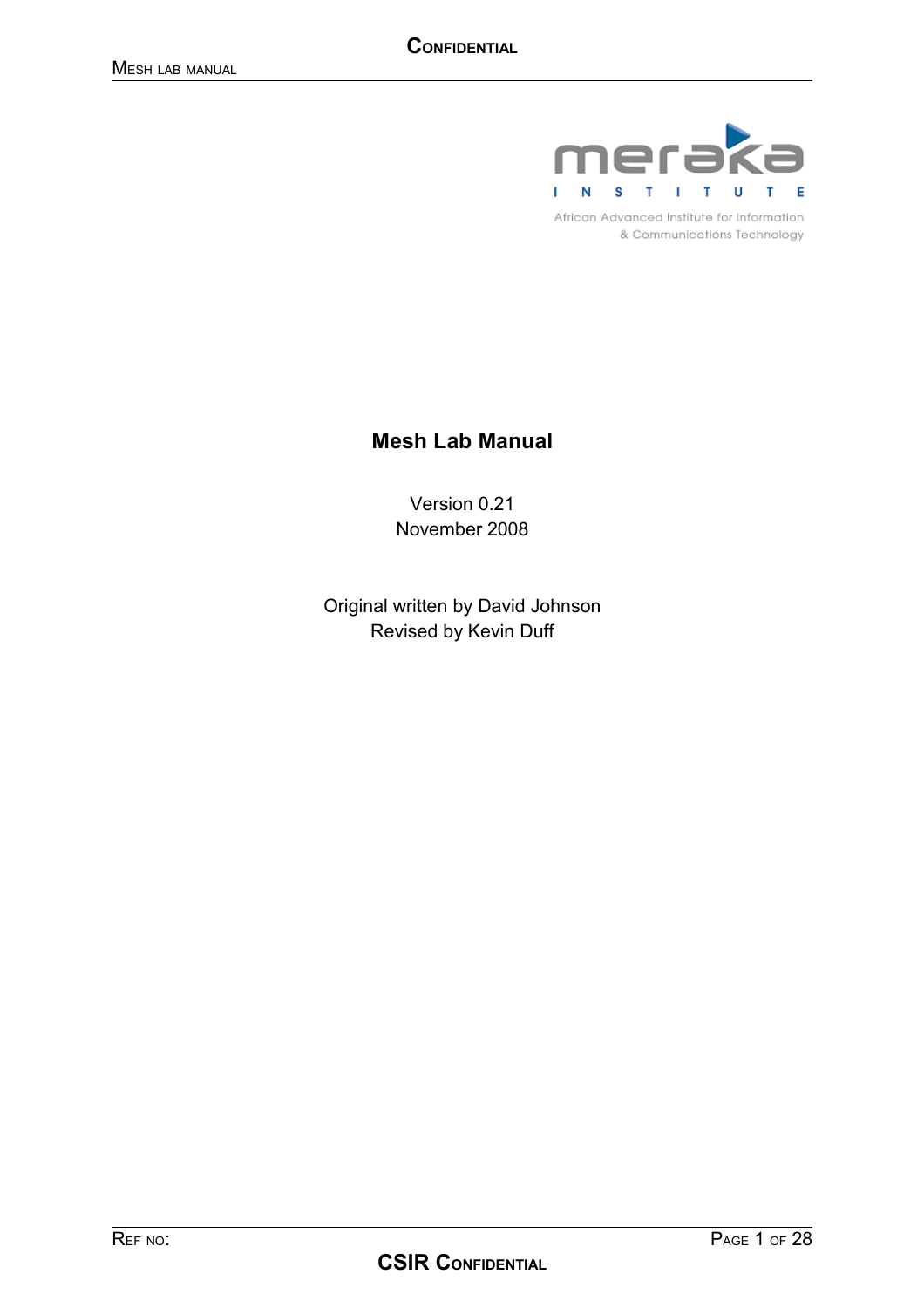# **Table of Contents**

| 3 |                                                                     |  |
|---|---------------------------------------------------------------------|--|
|   |                                                                     |  |
|   |                                                                     |  |
|   |                                                                     |  |
|   |                                                                     |  |
|   |                                                                     |  |
|   | 5.1.1 The main dhcp configuration file  /usr/local/etc/dhcpd.conf14 |  |
|   |                                                                     |  |
|   |                                                                     |  |
|   |                                                                     |  |
|   |                                                                     |  |
|   |                                                                     |  |
|   |                                                                     |  |
|   |                                                                     |  |
|   |                                                                     |  |
|   |                                                                     |  |
|   |                                                                     |  |
|   |                                                                     |  |
|   |                                                                     |  |
|   |                                                                     |  |
|   |                                                                     |  |
|   |                                                                     |  |
|   |                                                                     |  |
|   |                                                                     |  |
|   |                                                                     |  |
|   |                                                                     |  |
|   |                                                                     |  |
|   |                                                                     |  |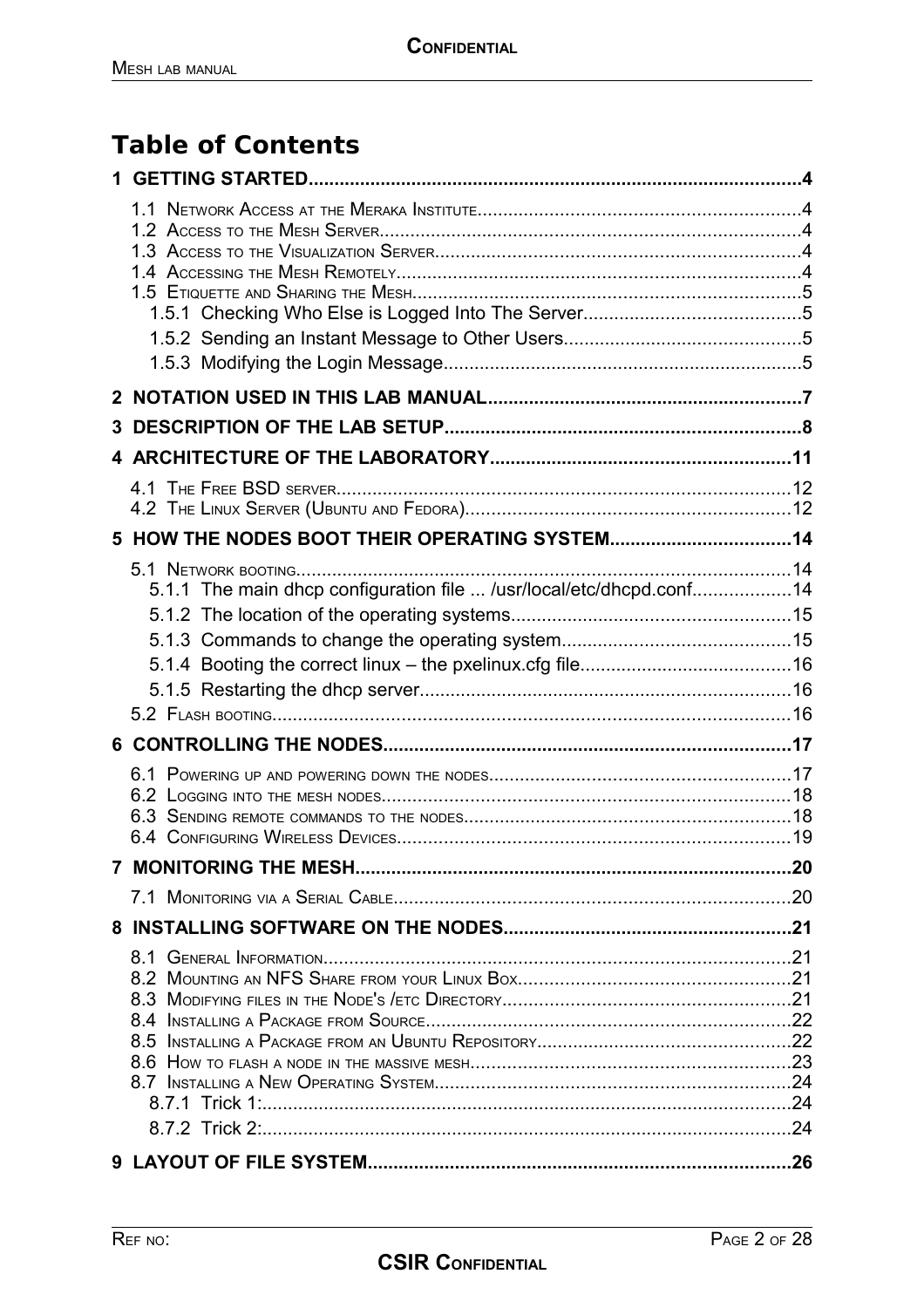| 10.2.1 Hardware Differences between Multi-radio and Single-radio Nodes28 |  |
|--------------------------------------------------------------------------|--|
|                                                                          |  |
|                                                                          |  |
|                                                                          |  |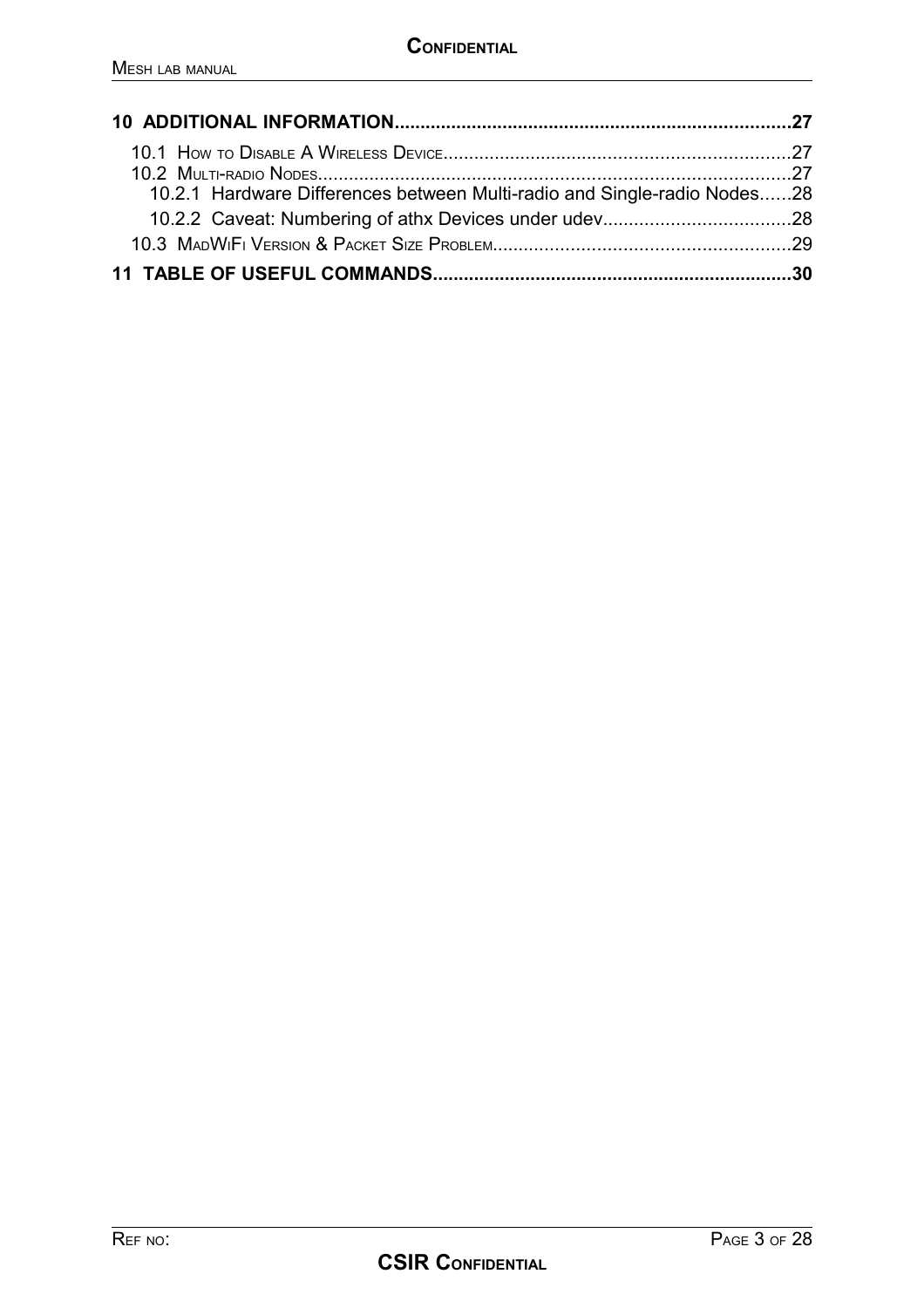## **1 Getting Started**

This section is intended to give you all the information you need to get started and gain access to the lab.

#### **1.1 Network Access at the Meraka Institute**

It is easy to use your laptop on Meraka's network. Plug your laptop into any ethernet point, enable DHCP, and you should have network connectivity and Internet Access. No proxy configuration is required.

### **1.2 Access to the Mesh Server**

The mesh server runs FreeBSD. You can ask anybody who has root access on this machine to create an account for you. The machine is administered by John Hay.

If you require root access to the machine, you'll need to be a member of the wheel group.

Once you have credentials, you can log into the server as follows:

```
ssh username@meshy.dhcp.meraka.csir.co.za
```
This can normally be abbreviated to:

ssh meshy.dhcp

#### **1.3 Access to the Visualization Server**

The visualization server, meshlab.dhcp.meraka.csir.co.za, server runs Linux. Acquire credentials as described above. You'll need somebody to update /etc/sudoers if you need root access.

#### **1.4 Accessing the Mesh Remotely**

The mesh server and visualization server are not visible from the Internet, nor any network outside of Meraka. If you require remote access, you'll need an account on a machine on Meraka's network with a live IP.

You can request a login to zibbi.meraka.csir.co.za from John Hay (*j.hay@csir.co.za*).

### **1.5 Etiquette and Sharing the Mesh**

Multiple users are able to simultaneously log into the mesh server. Mesh users need to be aware that other people might be running experiments, and that they should be careful not to interrupt those experiments.

Please check the login message, and check who else is logged in, before you do anything rash!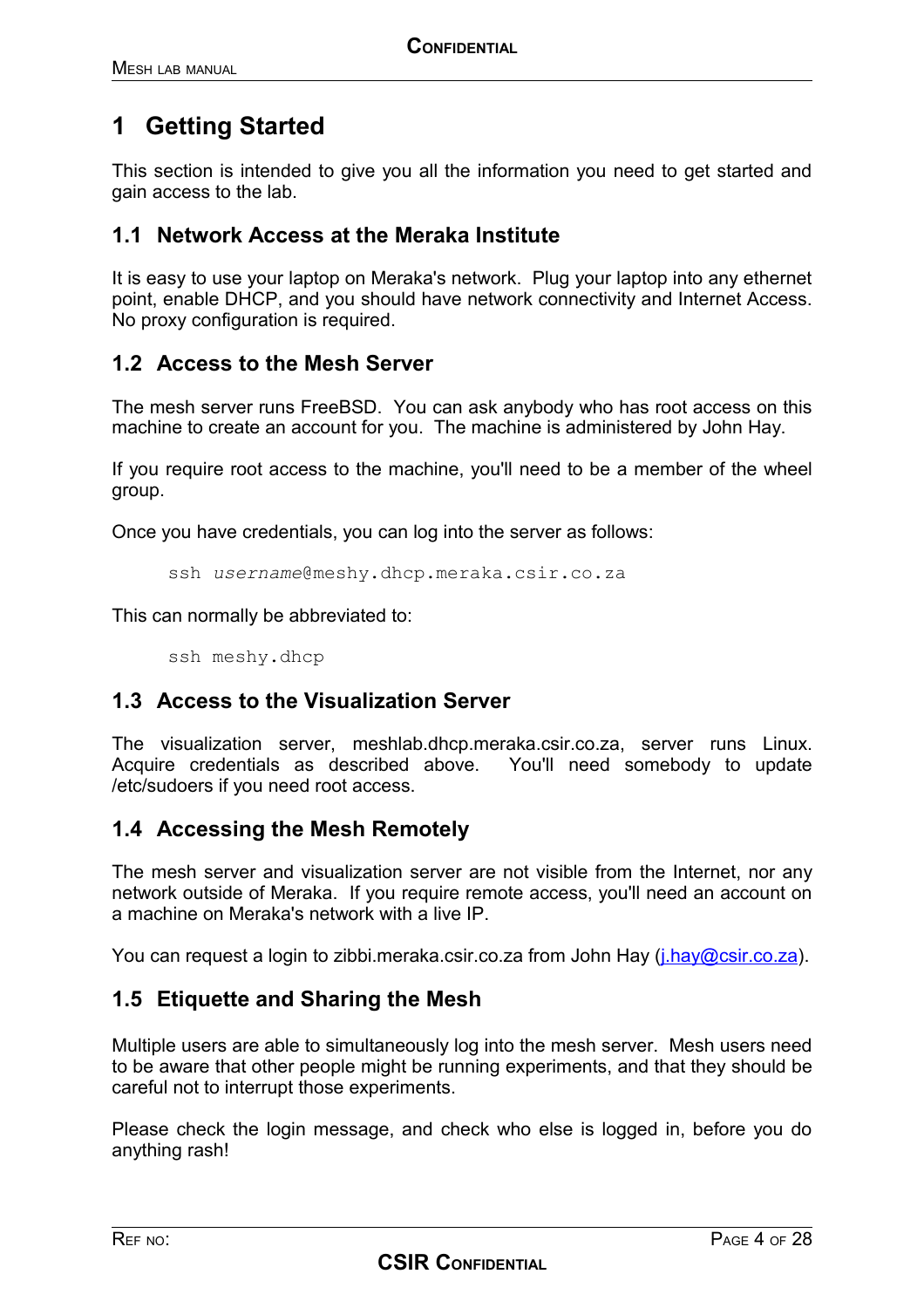#### **1.5.1 Checking Who Else is Logged Into The Server**

To obtain a list of users logged into the FreeBSD Server, just type:

users

#### **1.5.2 Sending an Instant Message to Other Users**

You can use the wall command to send a message to every user on a system. General syntax of wall command is as follows:

wall Message Message ... .... ..

When the message is complete, **press Control-D**.

#### **1.5.3 Modifying the Login Message**

If you are running an experiment over an extended period of hours, you might want to notify anybody who subsequently logs into the server.

For example, you might want to say:

"Kevin Duff will be running experiments from 8h00 to 23h55 on 31/12/08. Please do not interfere with the mesh during this period. My contact details are  [k.duff@somewhere.net](mailto:k.duff@somewhere) and +27-(0)82-123-4567"

Each time a user logs in to a system, the message in the file /etc/motd is displayed. To modify the message:

- 1. Login as root or become root user using su
- 2. Use text editor vi to edit /etc/motd:

# vi /etc/motd

- 3. Edit and save the changes. Next time a user logs in they will see the message.
- 4. Don't forget to remove your message once your experiment is finished!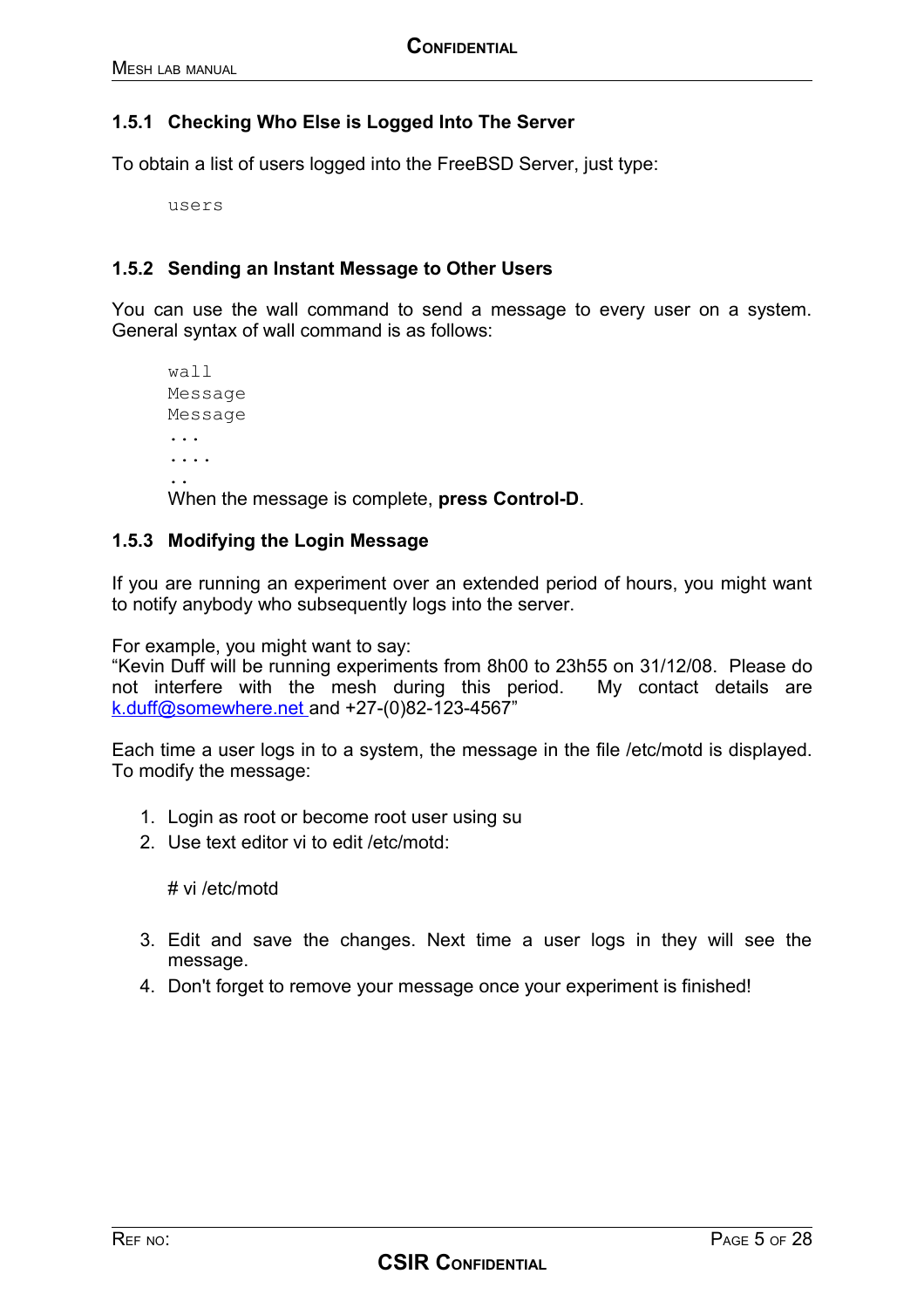## **2 Notation used in this lab manual**

When describing commands the following notation is used

```
command <arg1> <arg2> [arg3]
```
Any argument contained in angular brackets e.g. <arg1> is a compulsory argument Any argument contained in square brackets e.g. [arg3] is an optional argument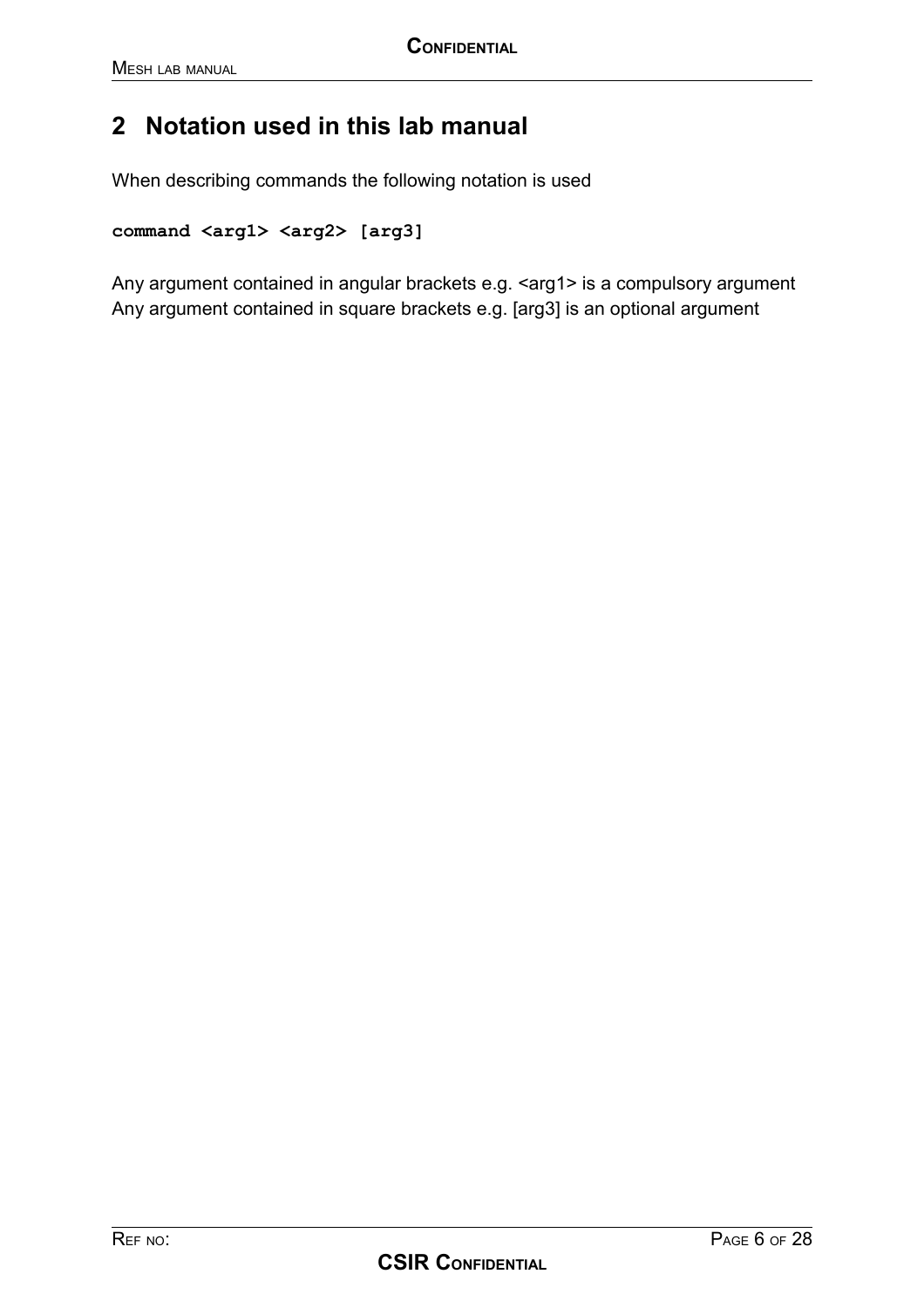## **3 Description of the lab setup**



## <span id="page-6-1"></span>**Figure 1: Architecture of the mesh lab**

<span id="page-6-0"></span>The mesh test bed consists of a wireless 7x7 grid of 49 nodes, which was built in a 6x12 m room as shown in Figure [.](#page-6-0) A grid was chosen as the logical topology of the wireless test bed due to its ability to create a fully connected dense mesh network and the possibility of creating a large variety of other topologies by selectively switching on particular nodes.

Each node in the mesh consists of a VIA 800 C3 800MHz motherboard with 128MB of RAM and a Wistron CM9 mini PCI Atheros 5213 based Wi-Fi card with 802.11 a/b/g capability. For future mobility measurements, a Lego Mindstorms robot with a battery powered Soekris motherboard containing an 802.11a (5.8 GHz) WNIC and an 802.11 b/g (2.4 GHz) WNIC shown in Figure [2](#page-7-0) can be used.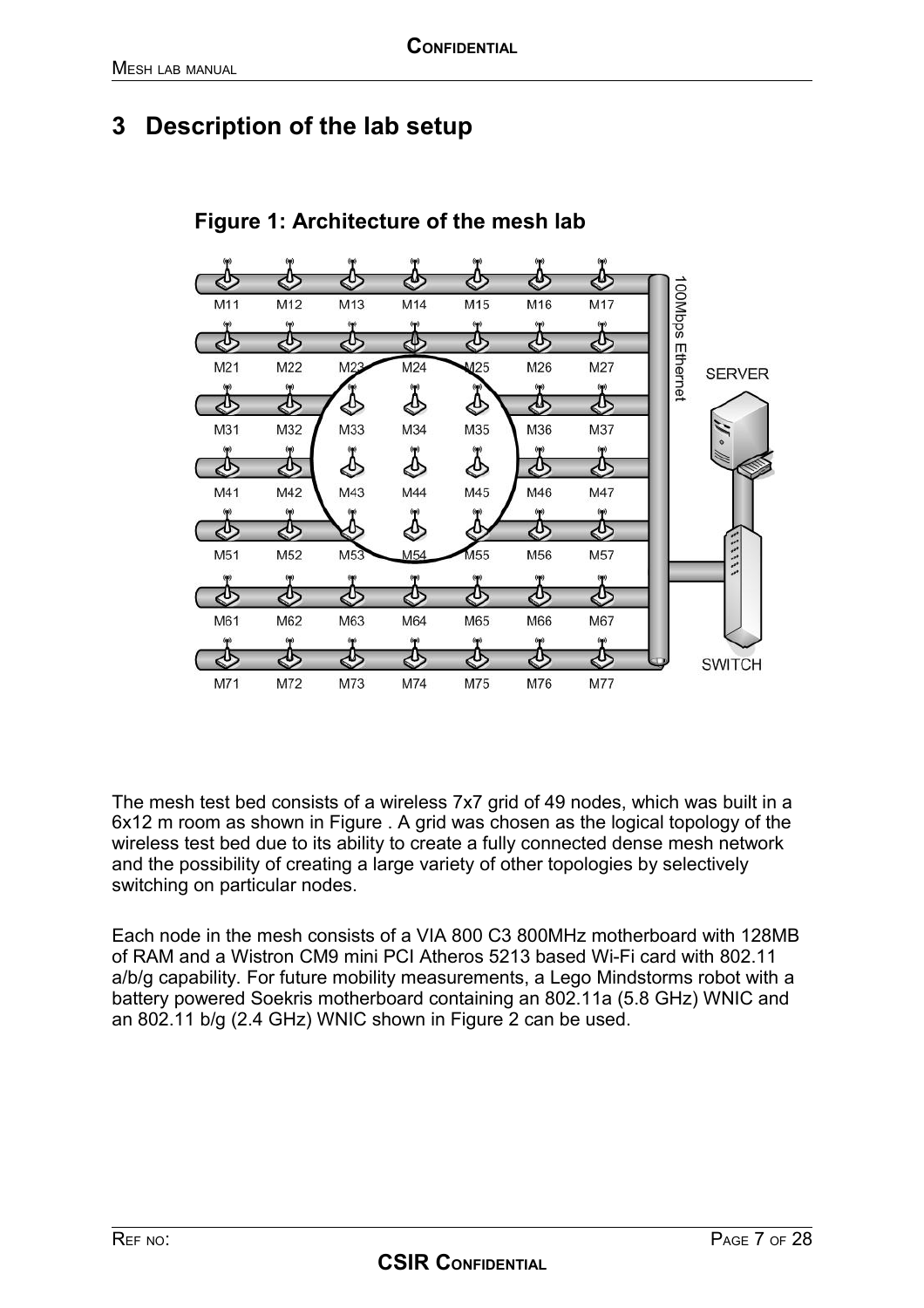

<span id="page-7-0"></span>**Figure 2: The mesh grid with a line following robot**

Every node was connected to a 100 Mbit back haul Ethernet network through a switch to a central server, as shown in Figure [1.](#page-6-1) This allows nodes to use a combination of a Pre-boot Execution Environment (PXE), built into most BIOS firmware, to boot the kernel and a Network File System (NFS) to load the file system.

The physical constraints of the room, with the shortest length being 7m, means that the grid spacing needs to be about 800 mm to comfortably fit all the PC's within the room dimensions. At each node, an antenna with 5 dBi gain is connected to the wireless network adapter via a 30 dB attenuator. This introduces a path loss of 60 dB between the sending node and the receiving node. Reducing the radio signal to force a multi hop environment, is the core to the success of this wireless grid.

The wireless NICs that are used in this grid have a wide range of options that can be configured:

- Power level range: The output power level can be set from 0 dBm up to 19 dBm.
- Protocol modes: 802.11g and 802.11b modes are available in the 2.4 GHz range and 802.11a modes are available in the 5 GHz range
- Sending rates: 802.11b allows the sending rate to be set between 1 Mbps and 11 Mbps and 802.11g allows between 6 Mbps and 54 Mbps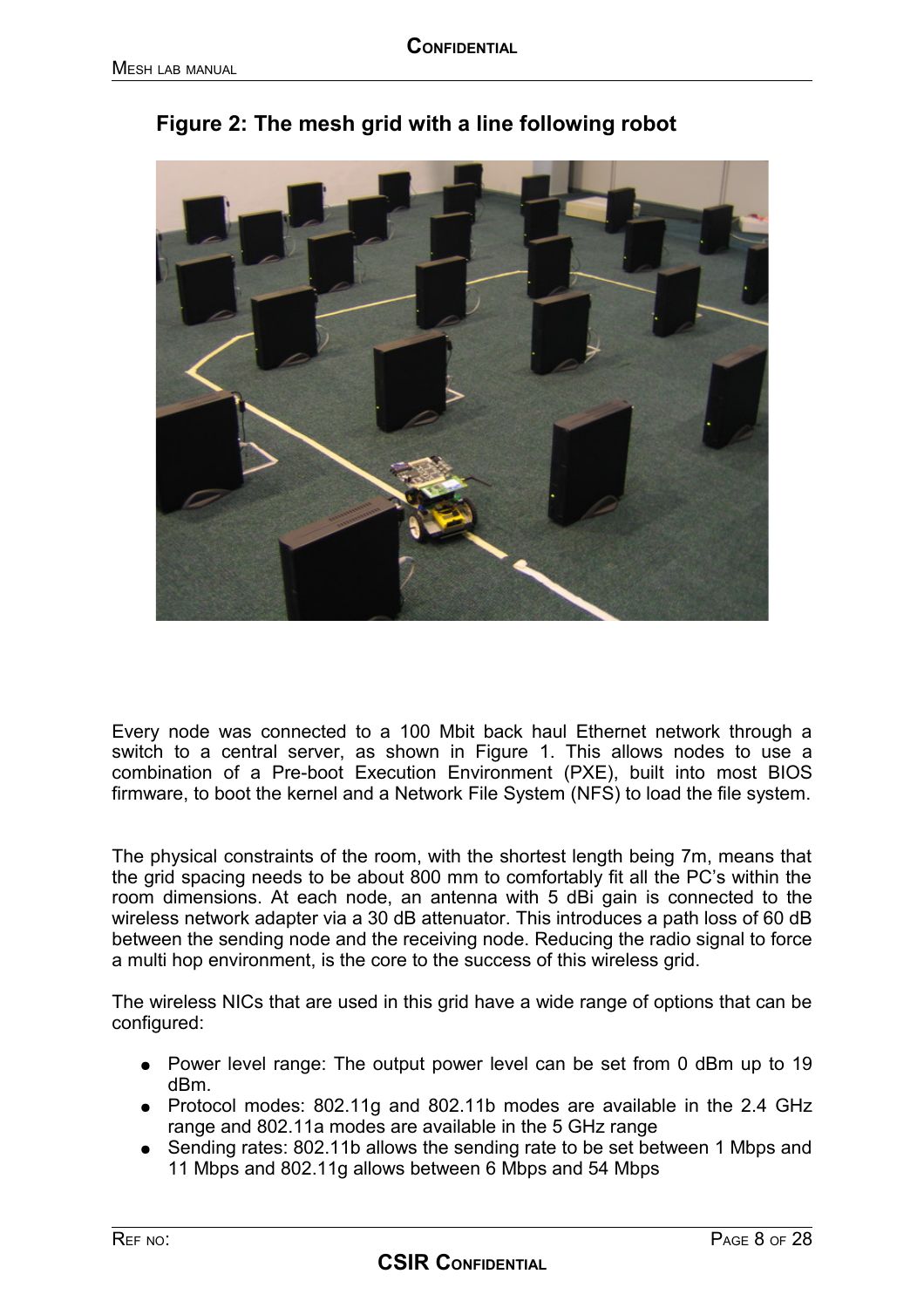This network was operated at 2.4 GHz due to the availability of antennas and attenuators at that frequency, but in future the laboratory will be migrated to the 5 GHz range, which has many more available channels with a far lower probability of being affected by interference.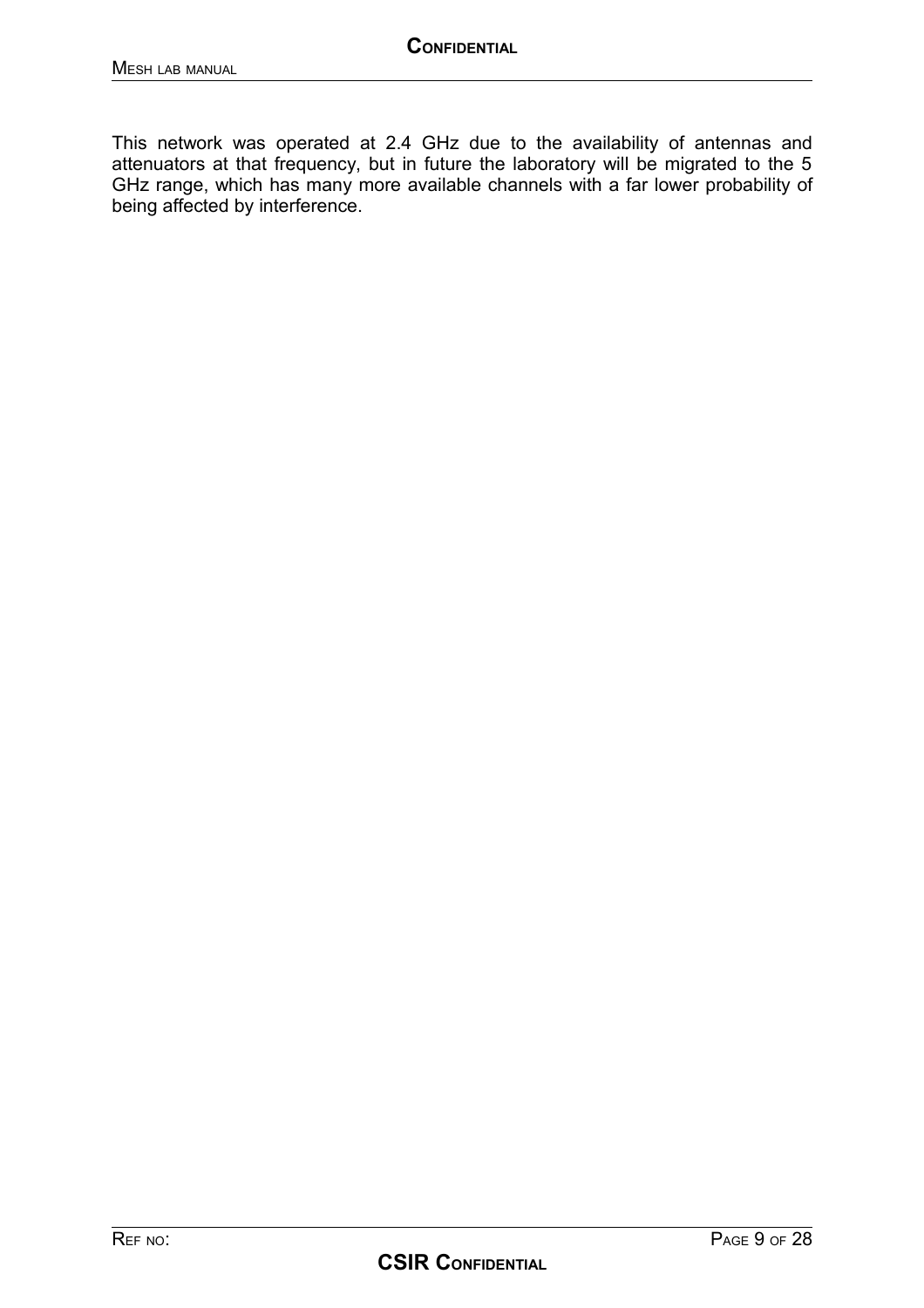## **4 Architecture of the laboratory**

There are currently 2 servers in the lab which are connected to the grid. The first server, *meshy*, which runs FreeBSD is used to hold the operating system of all the nodes. Each of the nodes boot their operating system off this server. The second server, *meshlab*, which runs Ubuntu is used to host some of the monitoring and viualisation software to allow users to monitor the status of each node and their connectivity with other nodes.

The network structure is as follows: It is organised such that the last octet of the IP address is the same as the xy grid position.



Most of the software for the mesh lab is in the form of perl or shell scripts which have been written to simplify the process of controlling nodes in the lab or carrying out measurements in the lab. All the commands discussed in this manual are in the form of such scripts and they can be examined by browsing the /home/djohnson/bin directory.

### **4.1 The Free BSD server**

Name: meshy,dhcp.meraka.csir.co.za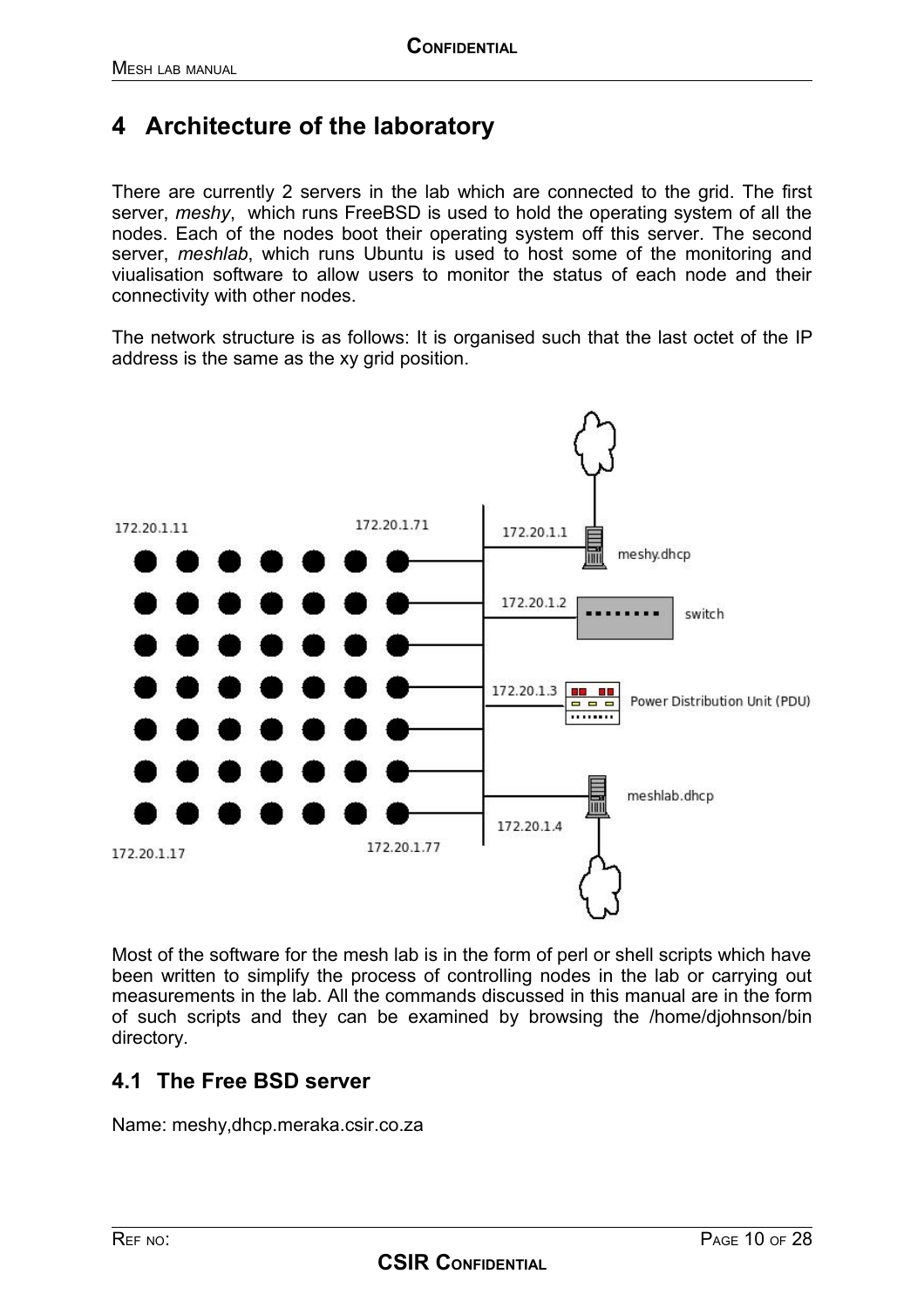This server hosts:

- DHCP server which nodes use to allocate an IP address based on a lookup table which maps MAC addresses of the NIC's to an IP address
- PXE bootloaders which nodes in the grid boot off to start the node's operating systems
- A number of operating systems in the /export directory such as Ubuntu Linux and freebsd operating systems. These can be booted by each node in the grid.

This machine has two network interfaces

Interface 1 (connected to icomtek intranet): meshy.dhcp.meraka.csir.co.za Interface 2 (connected to the indoor mesh): 172.20.1.1

root password: none To become root just type

su

When it asks for a Password just press [Enter]

### **4.2 The Linux Server (Ubuntu and Fedora)**

Name: meshlab.dhcp.meraka.csir.co.za

The ubuntu partition on the server hosts:

- Visualization software
- Network monitoring software

The Fedora partition on the server hosts:

- ns2 network simulator
- omnet++ network simulator
- nctuns network simulator

This machine has two interfaces

Interface 1 (connected to icomtek intranet): meshlab.dhcp.meraka.csir.co.za Interface 2 (connected to the indoor mesh): 172.20.1.2

root password on both Ubuntu and Fedora: eckels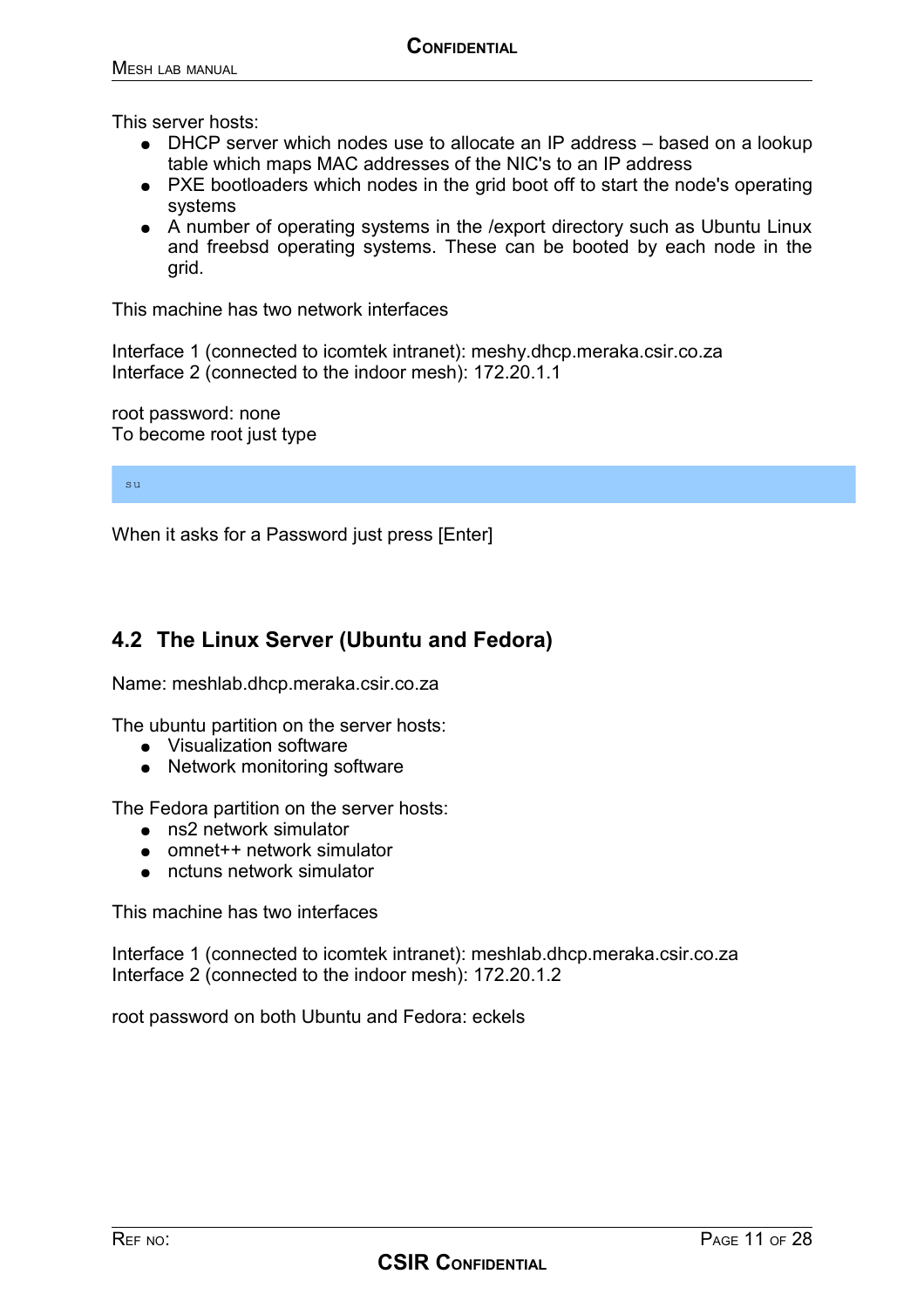## **5 How the nodes boot their operating system**

The nodes are only equipped with 128M of flash memory and 256M of ram and can either boot their operating system of the flash memory or using their built in network interface.

## **5.1 Network booting**

This is the default boot mode of the nodes. The Bios has been setup so that when a node starts it will automatically try to boot off the network card first and then try to boot off the flash card if the network boot fails.

Here are the steps during the boot process

- 1. Node in the mesh issues a DHCP request with PXE extension flags to get an IP address and the IP address of the boot server
- 2. DHCP Server replies with IP address for node (we have created a mapping of Lan MAC addresses to IP addresses in the DHCP table to ensure that the same IP address is always handed out based on position in the gird)
- 3. Boot server which happens to be the same as the DHCP in our case (meshy) replies to the node with the Boot server IP address.
- 4. Node then request sthe filename of the network bootstrap program and issues a special DHCP request called a Boot Image Negotiation Layer (BINL) request
- 5. Boot server replies with a filename of the network bootstrap program to understand where this filename is set – see file /usr/local/etc/dhcpd.conf
	- 1. In the case of booting a FreeBSD node this has been set to /tftpboot/pxeboot
	- 2. In the case of booting a Linux node this has been set to /tftpboot/pxelinux.0
- 6. Node requests bootstrap program from server via TFTP
- 7. Boot program sends network boot program to PC via TFTP
- 8. Node stores network bootstrap program in memory. Node executes bootstrap program and it can now download further files it may need from the server and the whole boot process then begins ... fetching the kernel etc.

There are some important files to understand should you wish to change the operating system that you want to boot.

#### **5.1.1 The main dhcp configuration file ... /usr/local/etc/dhcpd.conf**

If you want to add a new operating system that the nodes can boot or you want to change the location of an existing operating system on the server then you need to edit this file. Look for the sections called class. Each of this classes specify the pxeboot program as well as the root path of the operating system. If you want to create a new operating system for the nodes. Just copy and paste the whole class section of another operating system and only make changes to the class name, the filename of the pxeboot program (shouldn't need to change this) and the option rootpath entry.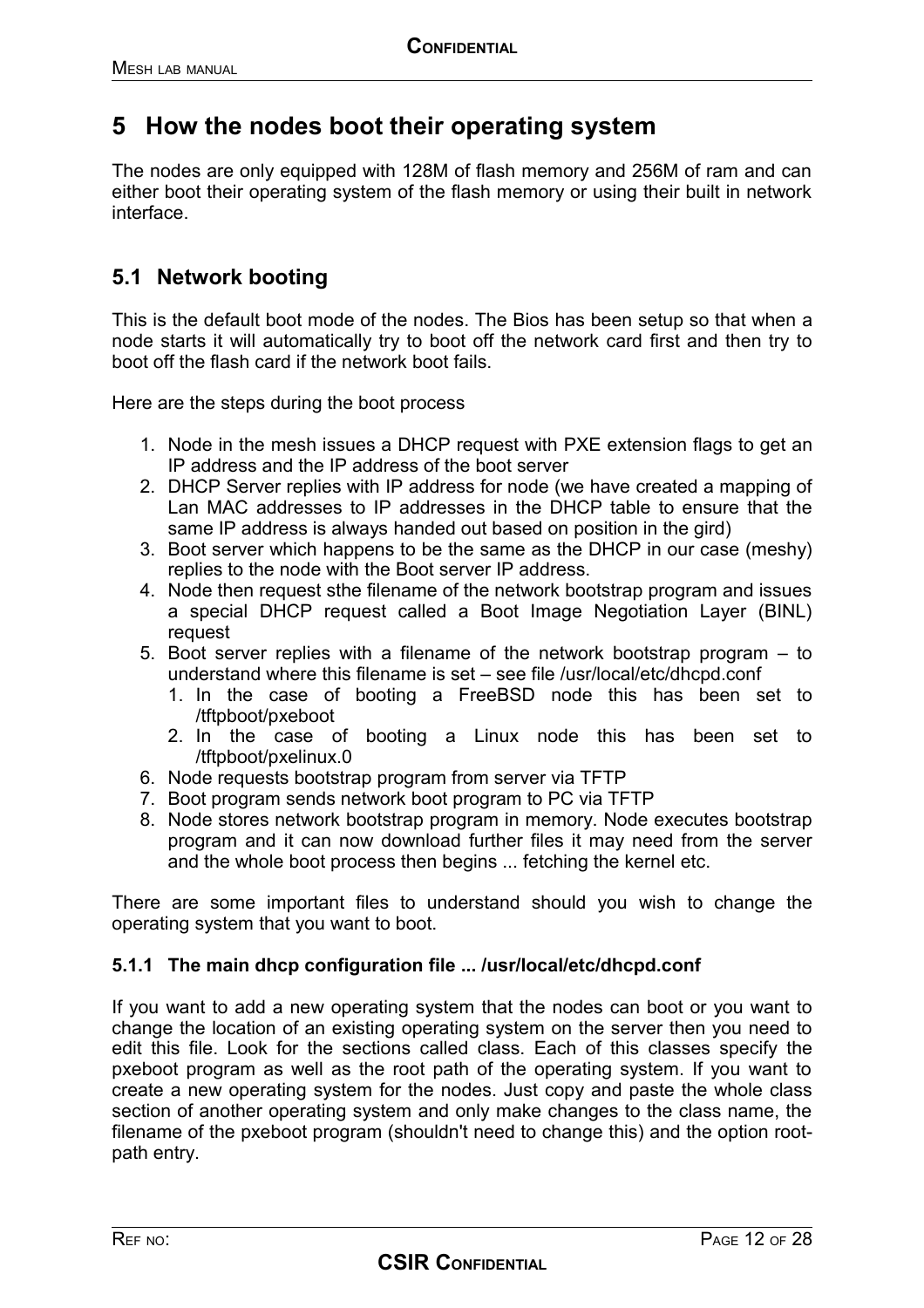#### **5.1.2 The location of the operating systems**

The operating systems on the meshy server are all stored in the /export directory. The following operating systems are installed

- 1. /export/linux/hardcore ... A customized 2.6 linux developed by Elektra and David with a very bare bones Linux making use of busybox ... small enough to fit into flash
- 2. /export/linux/ubuntu dapper ... The ubuntu linux system with compile tools and sources included for compiling software on the node. Kernel version 2.6.16.
- 3. /export/linux/hardapper3 ... A copy of ubuntu\_dapper with a real-time kernel, upgraded to 2.6.24.
- 4. /export/freebsd/6-stable ... FreeBSD stable version
- 5. /exportfreebsd/7-stab le ... FreeBSD current unstalbe release

#### **5.1.3 Commands to change the operating system**

There is a script which automates a lot of the changes needed in the dhcp config files called **mk-dhcp-classes.** This command is used to change the operating system that is booted on each node. It can be used to change the booted operating system on selection of nodes or on all the nodes.

The syntax for **mk-dhcp-classes** is:

```
mk-dhcp-classes [-d <default class>] <range> <class> ...
- The default class is fbsd6
- range is in the form: x1y1-x2y2
- current available classes: fbsd6-ndis, fbsd6, fbsd7,
linux-dapper, linux-gutsy, linux-nfs, linux-hardcore
```
**Example 1:** Half the grid (rows 1-3) runs fbsd6 FreeBSD and half the gird (rows 4-7) runs ubuntu-dapper linux

mk-dhcp-classes 11-37 fbsd6 41-77 linux-dapper

**Example 2:** The whole grid runs fbsd7 FreeBSD except for node 71 which runs hardcore linux

mk-dhcp-classes -f fbsd7 71 linux-hardcore

#### **5.1.4 Booting the correct linux – the pxelinux.cfg file**

If you change the version of linux you are booting from a previous boot with the mkdhcp-classes program, you also need to edit the file

/export/tftpboot/pxelinux.cfg/default which contains a line with the default linux kernel it will start as well as some parameters that are passed to it. Just uncomment the correct operating system from the list. For example if you changed to linux hardcore you would uncomment these lines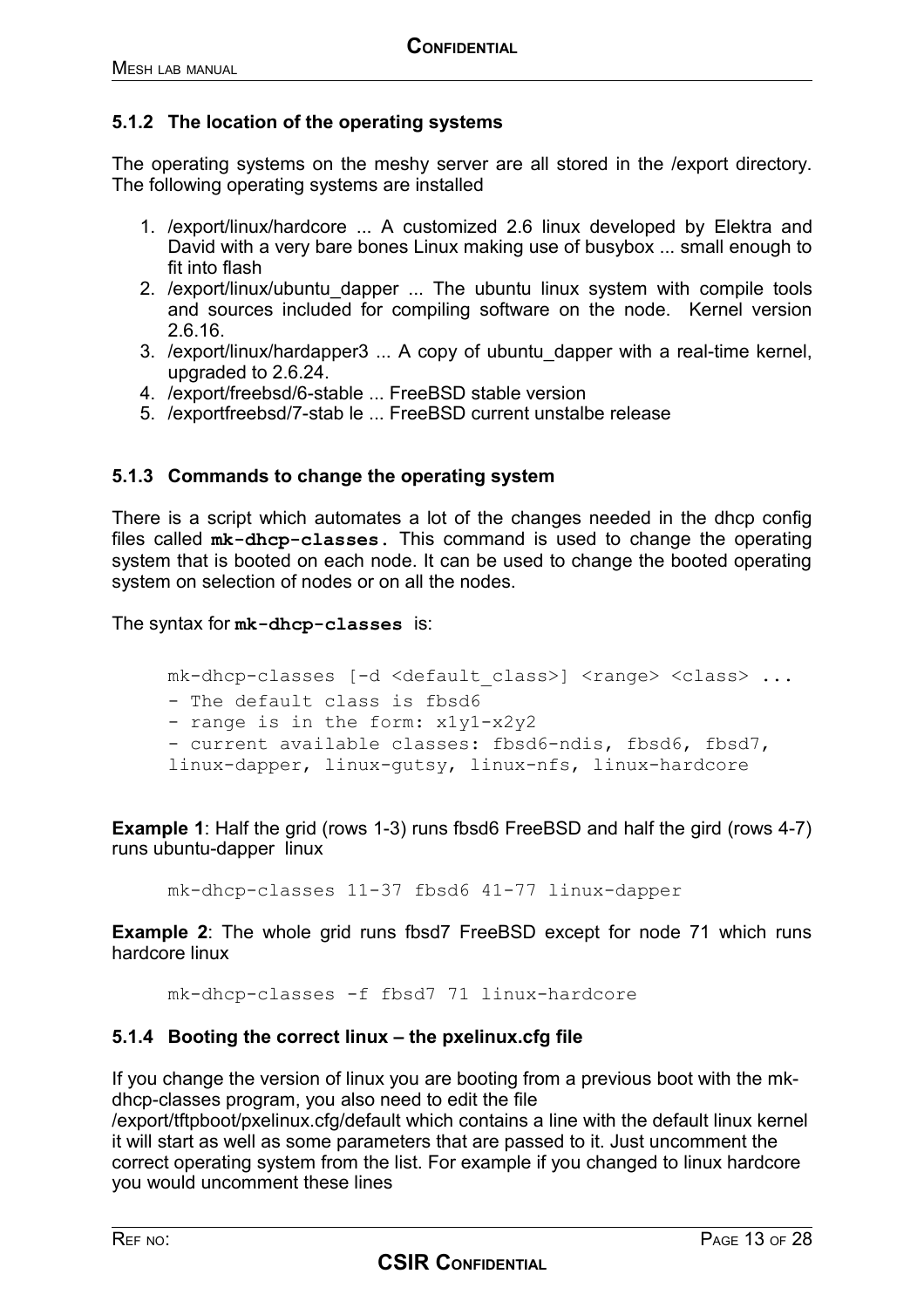DEFAULT bzImage-hardcore APPEND ip=dhcp root=/dev/nfs nfsroot=172.20.1.1:/export/linux/hardcore ramdisk\_ size=16432 console=ttyS0,115200 #TIMEOUT 100

#### **5.1.5 Restarting the dhcp server**

Once you have followed all these steps to change the operating system which the nodes boot, you will want to restart the dhcp server for the changes to take effect.

/usr/local/etc/rc.d/isc-dhcpd.sh restart

## **5.2 Flash booting**

In order to boot off the flash disk – the simplest method is to disable the dhcp server so that the PXE bootloader gets no IP addresses leases from the server. Do do this simply run the command

/usr/local/etc/rc.d/isc-dhcpd.sh stop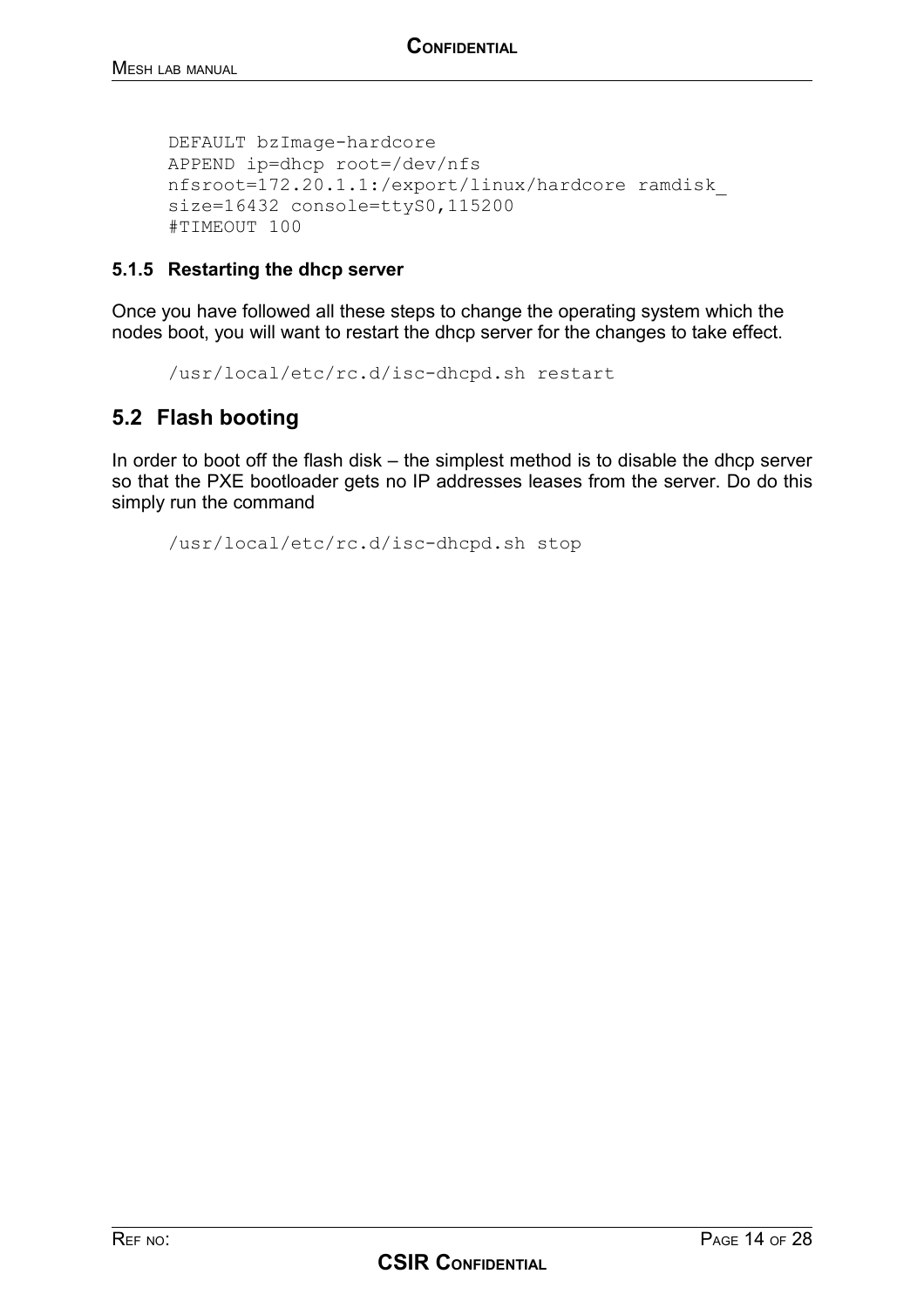## **6 Controlling the nodes**

Once the nodes have been booted, there are a number of useful commands that are able to control the nodes from the server.

#### **6.1 Powering up and powering down the nodes**

As described in the architecture of the lab, the nodes are powered up via a relay bank which is able to switch on columns of nodes , where each column consists of 7 nodes. The realy bank is attached to the FreeBSD server, meshy, and is controlled by a piece of software called *meshpower*

The syntax for meshpower is:

```
meshpower status 
meshpower <br/>bank|all> <on|off> [time(s)]
```
If the **status** option is used then the command will return the current status of the relay bank reporting which banks are on and which banks are off, with an output that looks as follows:

<wait for mesh lab to be live>

If the <bank|all> <on|off> [time(s)] options are used then the following occurs

Argument 1: Either a number from **1 to 7** which represents a bank or column in the grid is specified or the term **all** is used. Using a number from 1 to 7 will switch on or off that specific column. Using the term **all** will switch on of off all columns in the grid in sequential order from bank 1 to bank 7.

Argument 2: **on** or **off** is specified depending whether you want to turn a bank or column on of off.

Argument 3: A delay time in seconds can be specified. This is the time interval between adjacent banks being turned on or off. If no argument is given, the default delay time is 10 seconds. Specifying longer delay intervals is often needed to prevent the server being overwhelmed by too many dhcp requests or too many nfs (network file system) mounts at the same time.

Some examples of using this command are

**example1**: meshpower 2 off turns off bank 2.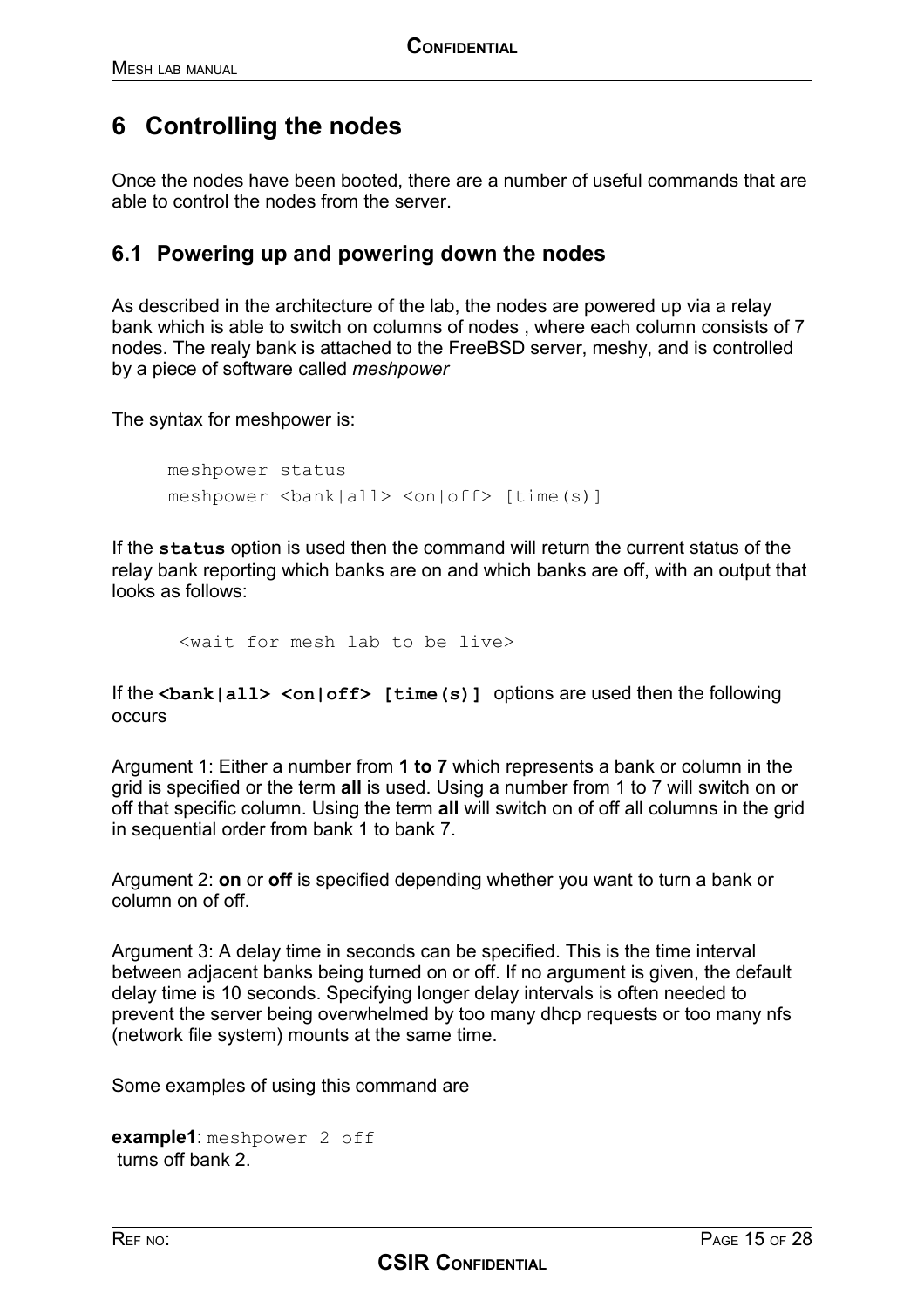**example2**: meshpower all on 30 turns on all banks with a 30 second interval between rows switching on

### **6.2 Logging into the mesh nodes**

Once the nodes are powered up and their operating systems are booted, they usually usually start two important services: **ssh server** to allow you to login to the nodes using a secure shell and **nc** to allow you to send remote commands to the nodes.

To login to a particualr node at a specific xy coordinate use the following command

ssh [root@172.20.1.xy](mailto:root@172.20.1.xy)

a short hand script has also been created which allows you to abbreviate this to

msh <xy>

So to log into a node at position 3,3 you would use the command

msh 33

You will then be logged into the node and can issue any unix command at the command line which will be executed on that node.

#### **6.3 Sending remote commands to the nodes**

There are often times where you may want to execute the same command on many nodes at once to avoid logging into each node individually and issuing the same command on each node.

A script has been written to carry out this task which makes use of the nc (netcat) program which sends commands on a specific port to the node which is listening for commmands on that port.

To execute a remote command, execute

lexec  $|\langle \text{all}\rangle|$  or  $|\langle \text{range}\rangle|$  or  $|\langle \text{xx}\rangle| \langle \text{command}\rangle$ 

The first argument is the range of nodes to execute the command on or a specific node to execute the command on. The all argument can also be used to specify all the nodes in the grid.

If a range is used then the syntax is  $\langle x_1y_1-x_2y_2\rangle$ 

**Example 1:** Making all the nodes change to channel 6

lexec all "iwconfig ath0 channel 6"

**Example 2**: Rebooting node 24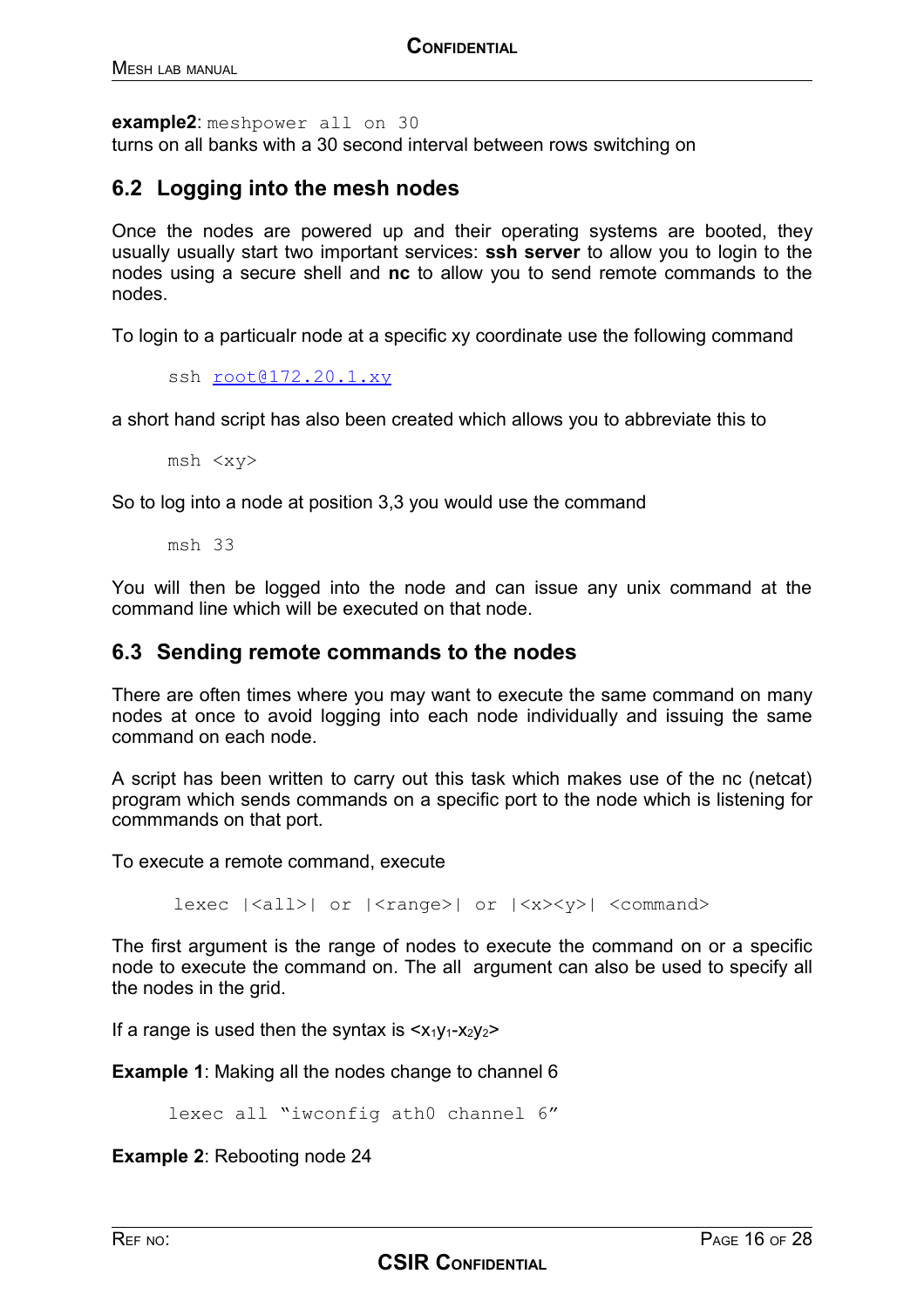lexec 24 "iwconfig ath0 channel 6"

**Example 3**: Turning off the radios on bank 4 to 7

lexec 41-77 "ifconfig ath0 down"

## **6.4 Configuring Wireless Devices**

You'll probably want to configure wireless devices appropriately before you can use them.

A handy script is installed on meshy.dhcp called /root/bin/shakemesh. This uses lexec to configure wireless settings on the entire mesh. This script requires netcat to be installed on all nodes.

```
/root/bin/shakemesh
```
Another script is available which can be run locally on nodes. Use it thus:

/export/linux/ubuntu\_dapper/root/shakenode ath0

You can copy then modify either of these scripts to suit your needs.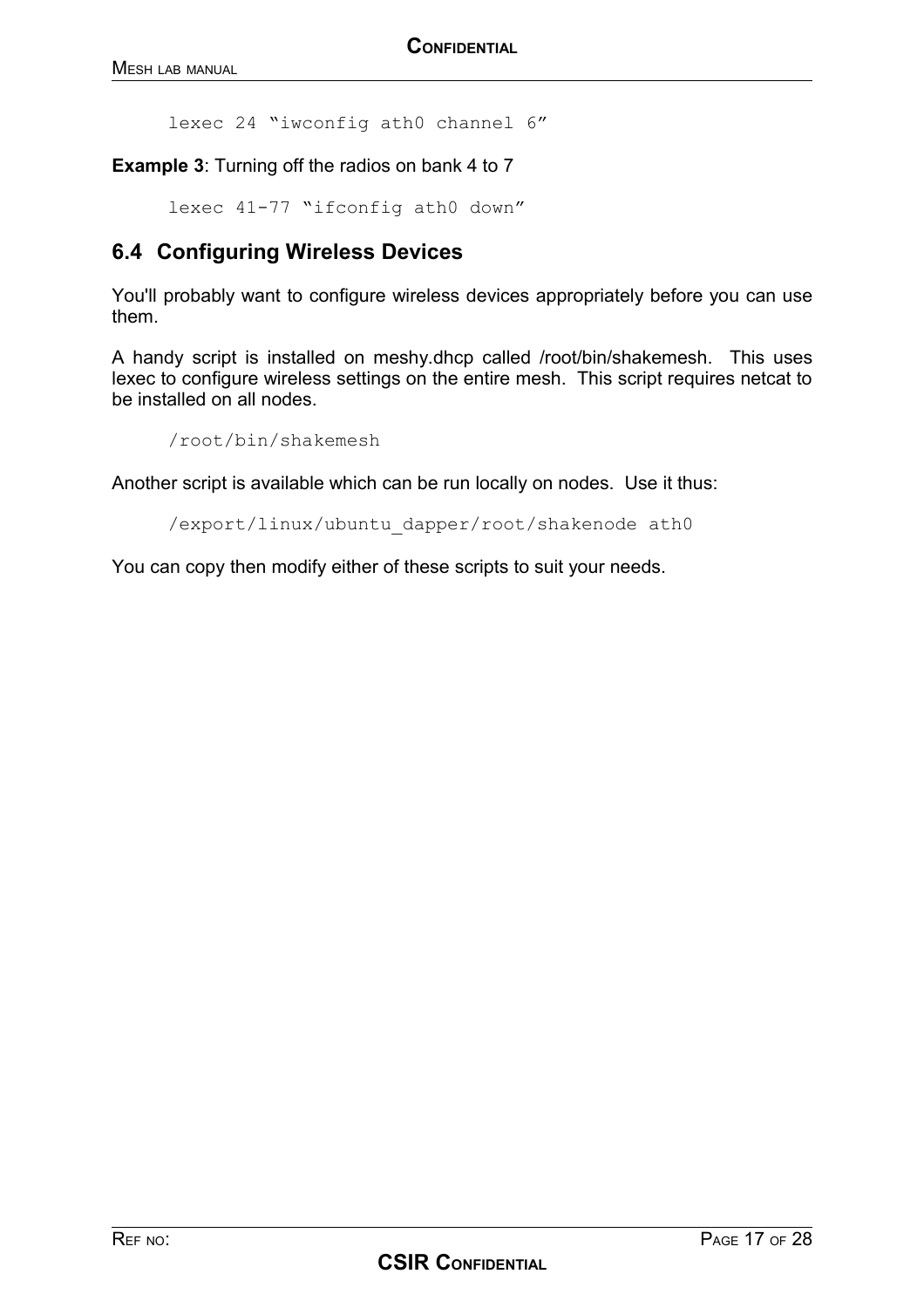## **7 Monitoring the Mesh**

### **7.1 Monitoring via a Serial Cable**

The RS-232 serial cable provides a useful way to monitor the console log. It is especially useful for diagnosing booting and start-up problems. It is very handy when you don't have physical access to the lab.

The serial cable connects the visualization server, meshlab.dhcp.meraka.csir.co.za, to one of the mesh nodes. The cable is normally connected to Node 47.

To monitor a node via the serial cable:

- 1. Ensure that the serial cable is connected between meshlab and the machine you wish to monitor.
- 2. Open the file /export/tftpboot/pxelinux.cfg/default .
- 3. Locate the correct section for the operating system you wish to boot.
- 4. You should see a line which looks something like: APPEND ip=dhcp root=/dev/nfs nfsroot=172.20.1.1:/export/linux/ubuntu\_dapper ram disk size=16432 initrd=initrd.img-2.6.12
- 5. For serial monitoring, the line should end with: console=ttyS0,115200 Append this string if it is not present.

Now log into meshlab.dhcp and start a terminal emulator. You can use either minicom (which needs to be configured before you use it) or picocom:

picocom -b 115200 /dev/ttyS0

If you reboot node 47, after about one minute you should see information appearing in the terminal emulator as the node starts up.

Only one person at a time can monitor the serial port. If you attempt to start picocom while somebody else is running an instance, you'll get an error like:

FATAL: cannot lock /dev/ttyS0: File exists

If you get such an error, first confirm that nobody else is presently using the mesh. If somebody has left picocom running but is not presently working, you can kill their process by issuing the following command:

sudo pkill picocom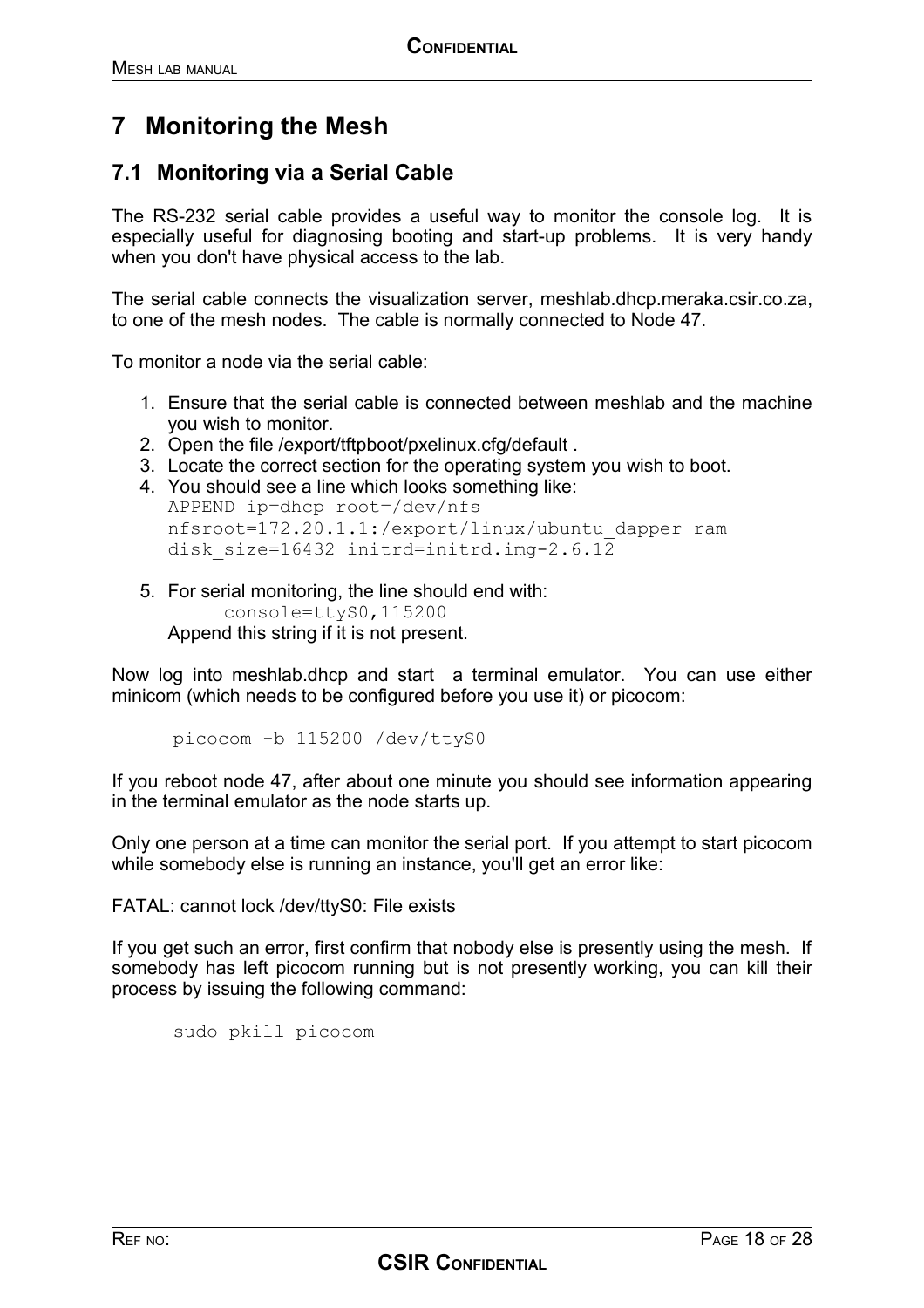## **8 Installing Software on the Nodes**

This section describes procedures for installing new software on the nodes. It was written for the ubuntu dapper installation; for other versions or operating systems the procedure will be slightly different.

### **8.1 General Information**

Because the nodes mount much of their filing system (/etc) on volatile RAMdisks, one cannot use package managers as in a usual installation. Here's how we do it:

#### **8.2 Mounting an NFS Share from your Linux Box**

- 1. Start a Terminal on a Linux machine. You can use your personal computer, if it runs Linux, or the visualization machine meshlab.dhcp. The machine will need to have Internet access if you wish to download anything. You'll also need an NFS client installed on your machine.
- 2. Create a folder to mount the NFS share, if you haven't done so already:

mkdir /export

3. Mount the share:

mount meshy.dhcp.meraka.csir.co.za:/export /export

4. You can now read and write files on the server. When needed, you can chroot into the environment to perform maintenance:

chroot /export/linux/ubuntu\_dapper

If you wish to compile software on the physical node, you can log into one of the nodes and use the same procedure.

#### **8.3 Modifying files in the Node's /etc Directory**

Under ubuntu dapper, the nodes mount their /etc directory to a RAMdisk. Thus anything a node writes to /etc will be lost after the next reboot.

Files in /etc are copied from the node's /conf directory during startup. To make changes to any of the files in /etc, you'll need to modify the relevant file in /conf. For example, to edit the /etc/apt/sources.list file, use a command like the following on your Linux machine:

```
edit
/export/linux/ubuntu_dapper/conf/base/etc/apt/sources.lst
```
You'll need to reboot the nodes to make them recopy /etc, before any changes take effect.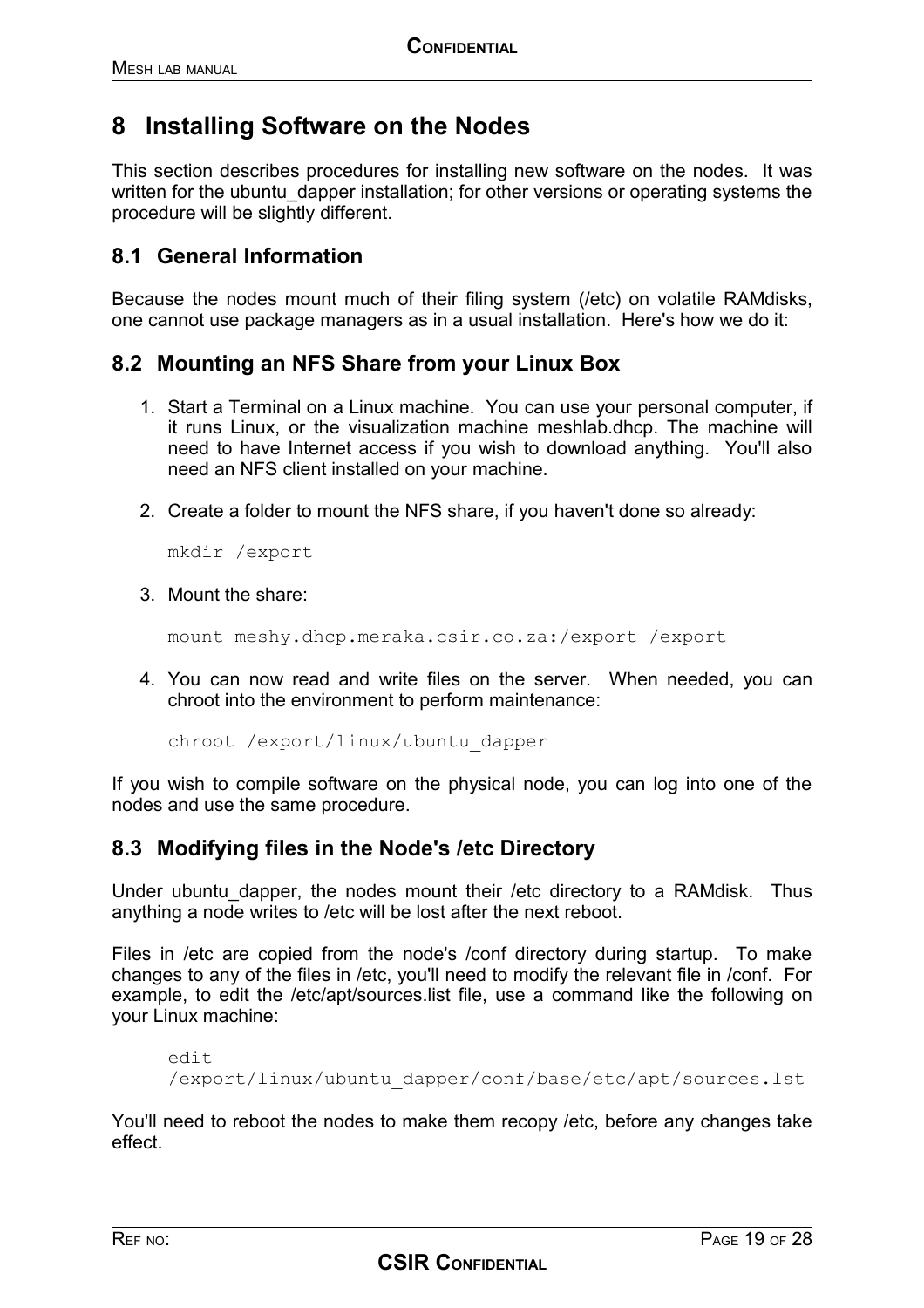### **8.4 Installing a Package from Source**

- 1. Download source.
- 2. Extract archive and copy to a folder in /export/linux/ubuntu\_dapper/usr/src
- 3. Chroot into the new environment:

```
chroot /export/linux/ubuntu_dapper
```
4. Compile and install the package. Refer to package documentation; in general the procedure is:

```
make clean
make
make install
```
5. Reboot nodes.

### **8.5 Installing a Package from an Ubuntu Repository**

Because mesh nodes do not have Internet access, and because much of their filing system is mounted on a volatile RAMdisk, one cannot simply use apt get on a node as one would expect.

We do it by using a separate machine to download packages, then we use one of the nodes to install the package. To download a package, do the following on your Linux box:

1. Chroot to the tartget environment:

```
chroot /export/linux/ubuntu_dapper
```
2. You might want to check that your repositories are correctly configured:

less /etc/apt/sources.list

3. Use apt-get to download the package, but don't install it. The -d switch tells aptitude to download only:

**CSIR CONFIDENTIAL**

apt-get -d install *packagename*

Now that the package is downloaded, you'll use a node to install it:

4. SSH into a node (we use node 11 for example):

msh 11

5. Mount the NFS share as described above, then chroot:

chroot /export/linux/ubuntu\_dapper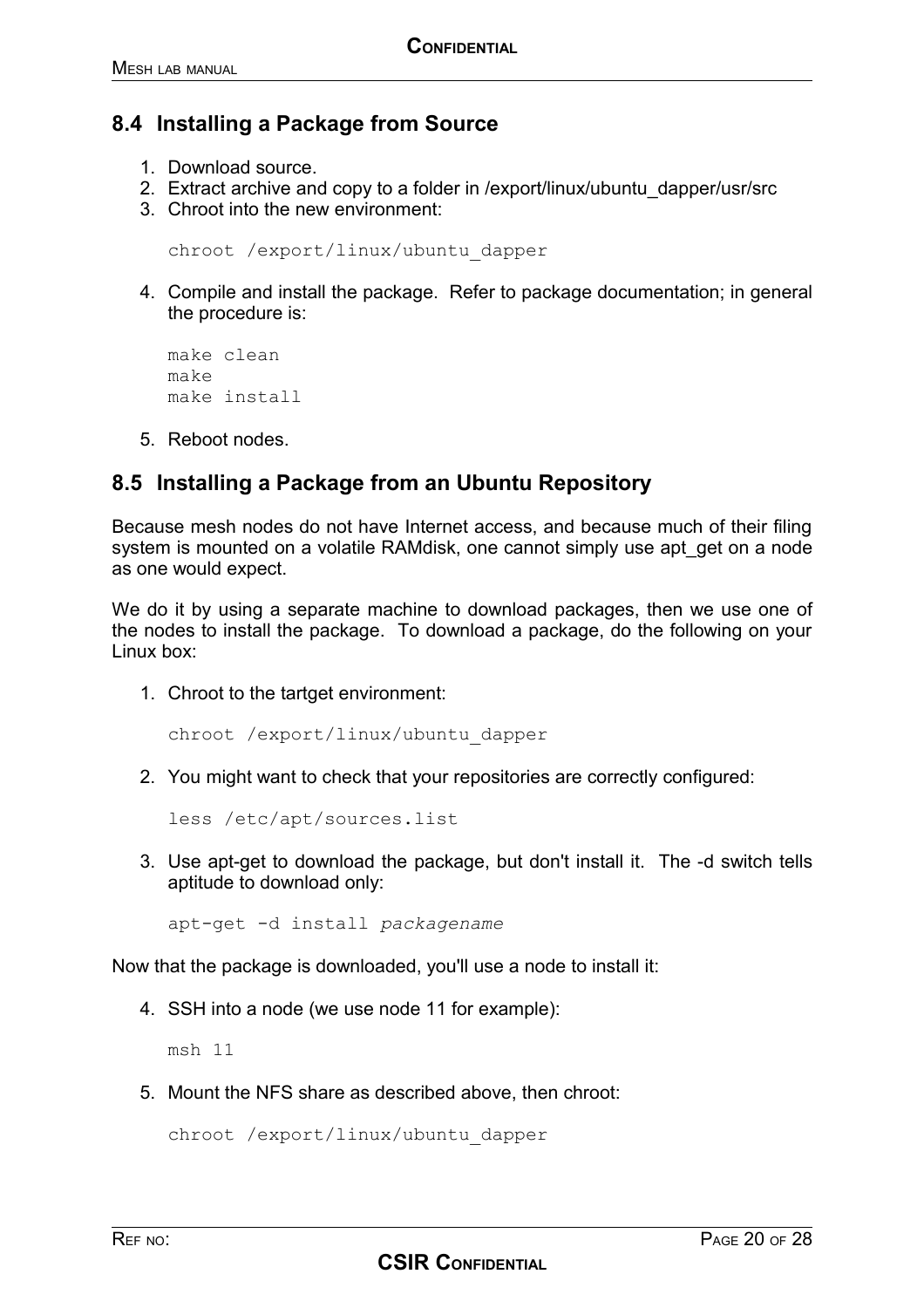6. Because the package is already downloaded, the node will not need to access the Internet. Use apt-get as usual to install the package:

apt-get install *packagename*

7. Reboot nodes.

#### **8.6 How to flash a node in the massive mesh**

1. Create a tar image of the linux file system. Change to the root folder of the linux filesystem:

tar cvf .../hardcore-linux.tar .

2. Make an image of the linux file system on the flash card:

dd if=/dev/sdb of=hardcore-linux.img

3. Create a partition on the compact flash card:

cfdisk /dev/sdb

4. Make the file system:

mkfs.ext3 /dev/sdb1 tune2fs -c o /dec/sdb1

5. Untar file system to flash drive:

tar xvf hardcore-linux.tar -C /media/disk

6. Start qemu with info to boot:

qemu -append root=/dev/hda1 -kernel/tmp/bzImage /dev/sdb

7. Run lilo on flash system once qemu is launched:

lilo

8. Now test the flash card: qemu /dev/sdb

### **8.7 Installing a New Operating System**

This is not for the faint of heart! Ubuntu does not have a facility to install to an NFS share for NFS booting, so we had to do it by hand. Here are a couple of pointers.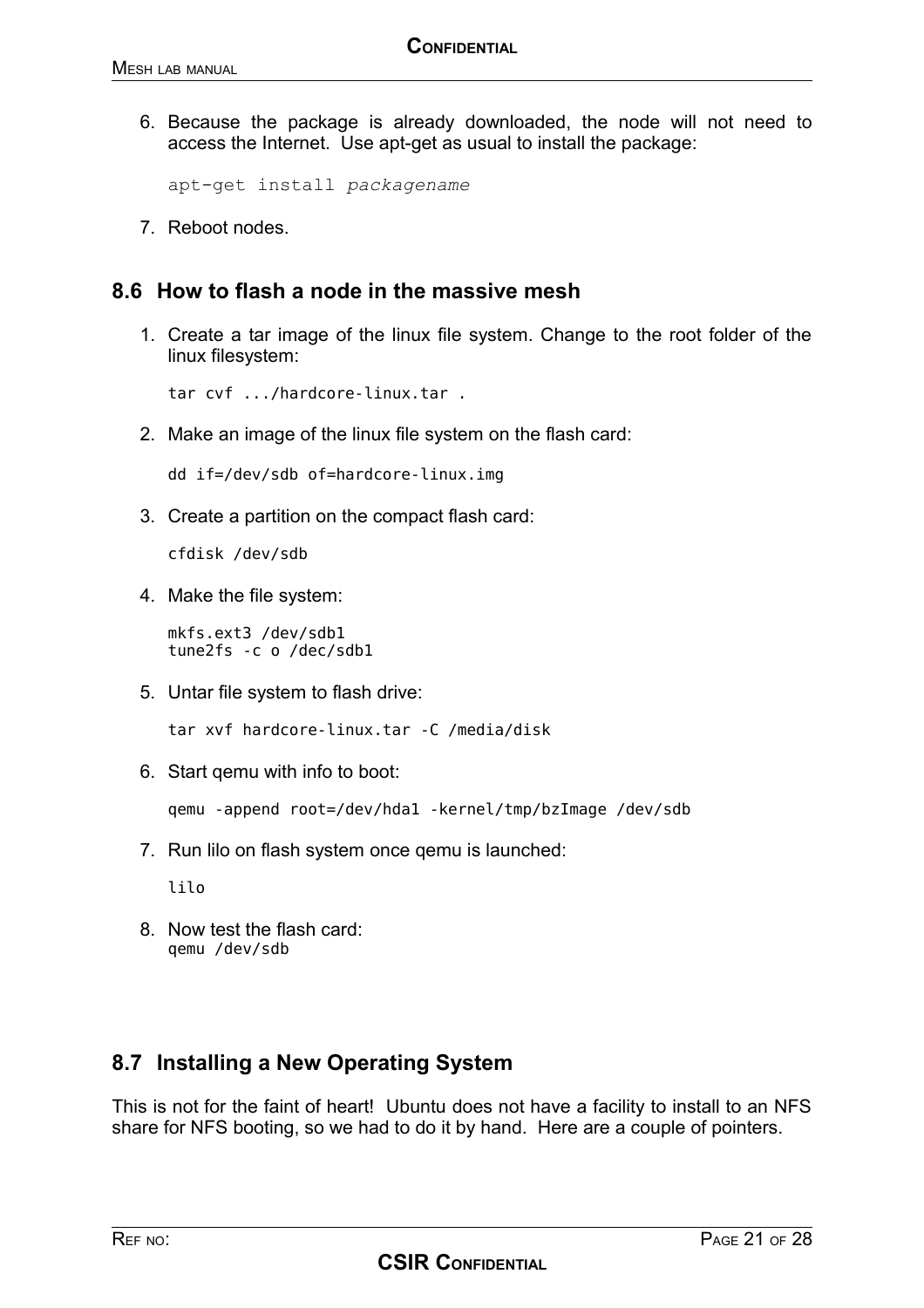- 1. First install to your local machine. Assuming your machine is an x86, the architecture will be similar and you should be able to copy the entire installation to the network once it is ready.
- 2. We were unable to install directly to an NFS share, as the installer complained about locking problems. There are known issues related to locking when an NFS share is mounted to a BSD server.
- 3. You might want to read up on debootstrap, a Debian utility. debootstrap is used to create a Debian base system from scratch, without requiring the availability of dpkg or apt. It does this by downloading .deb files from a mirror site, and carefully unpacking them into a directory which can eventually be chrooted into
- 4. If you don't want to start from scratch, you could try making a copy of one of the existing installations and modifying or upgrading what you need.
- 5. Don't forget to update PXELinux.cfg, dhcpd.conf and run mk\_dhcp\_classes, as described earlier in this document.
- 6. You'll probably want to have a look at the init scripts of the existing installations, which do some tricks. Below are some notes from David in that regard:

#### **8.7.1 Trick 1:**

When I built dapper I had some startup scripts basically copy files from folders which where labelled according to the nodes IP address remember at least it starts off with an ethernet address which it got from the DHCP server (always the same - because we locked MAC addresses to IP's in the DHCP server).

Have a look at:

/export/linux/ubuntu\_dapper/etc/rc2.d/S15diskless.sh

I did everything at run level 2 so you may want to scratch around in there for hints.

#### **8.7.2 Trick 2:**

When Elektra and I built linux hardcore - we thought about the problem of uniqueness and realized that it's only a small few things that are unique between nodes such as ip address of ethernet and wifi ... so we used a startup script which generated these on the fly. Have a look at:

#### /export/linux/hardcore/rcS

This is a real bare bones linux - it doesn't even use init.d scripts just one single start script - this one :)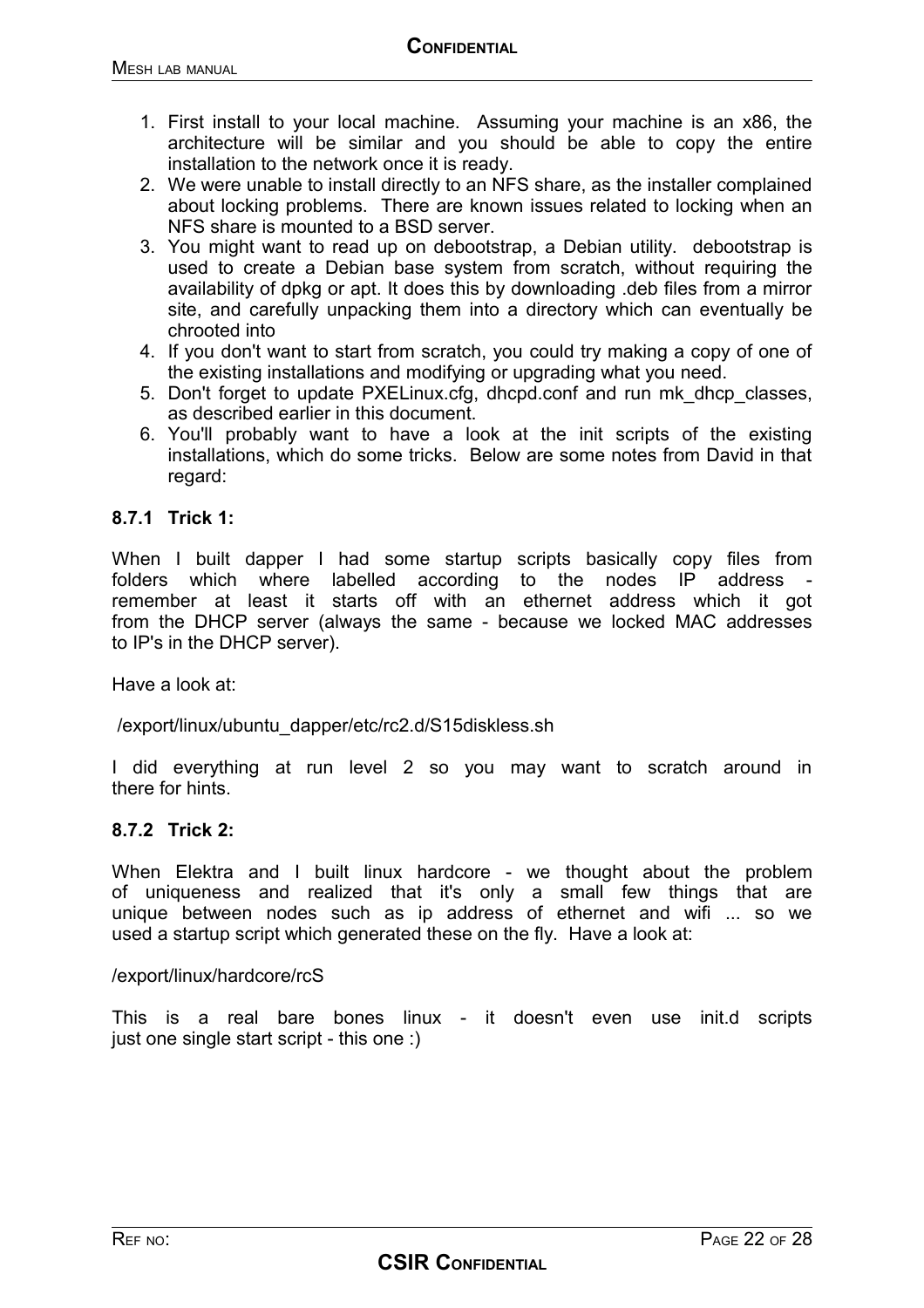# **9 Layout of File System**

This chapter describes the layout of important parts of the file system on the mesh server, meshy.dhcp.meraka.csir.co.za.

Important directories are listed in the table below.

| <b>Directory</b>                          | <b>Contains</b>                                                            |  |
|-------------------------------------------|----------------------------------------------------------------------------|--|
| /root/sbin                                | Script files for controlling the mesh                                      |  |
| /home/djohnson                            | Further sample script files                                                |  |
|                                           |                                                                            |  |
| /export/linux                             | <b>Various Linux versions</b>                                              |  |
| /export/freebsd                           | FreeBSD 6 and 7                                                            |  |
| /export/tftpboot                          | <b>PXE and Netbooting Files</b>                                            |  |
|                                           |                                                                            |  |
| /export/linux/ubuntu dapper/conf          | Configuration files<br>copied<br>(letc)<br>at<br>startup for ubuntu dapper |  |
| /export/linux/ubuntu dapper/conf/base/etc | under<br>folder<br>for<br>nodes<br>/etc<br>ubuntu dapper                   |  |
| /export/linux/ubuntu dapper/etc/rc2.d/    | Startup scripts for ubuntu dapper                                          |  |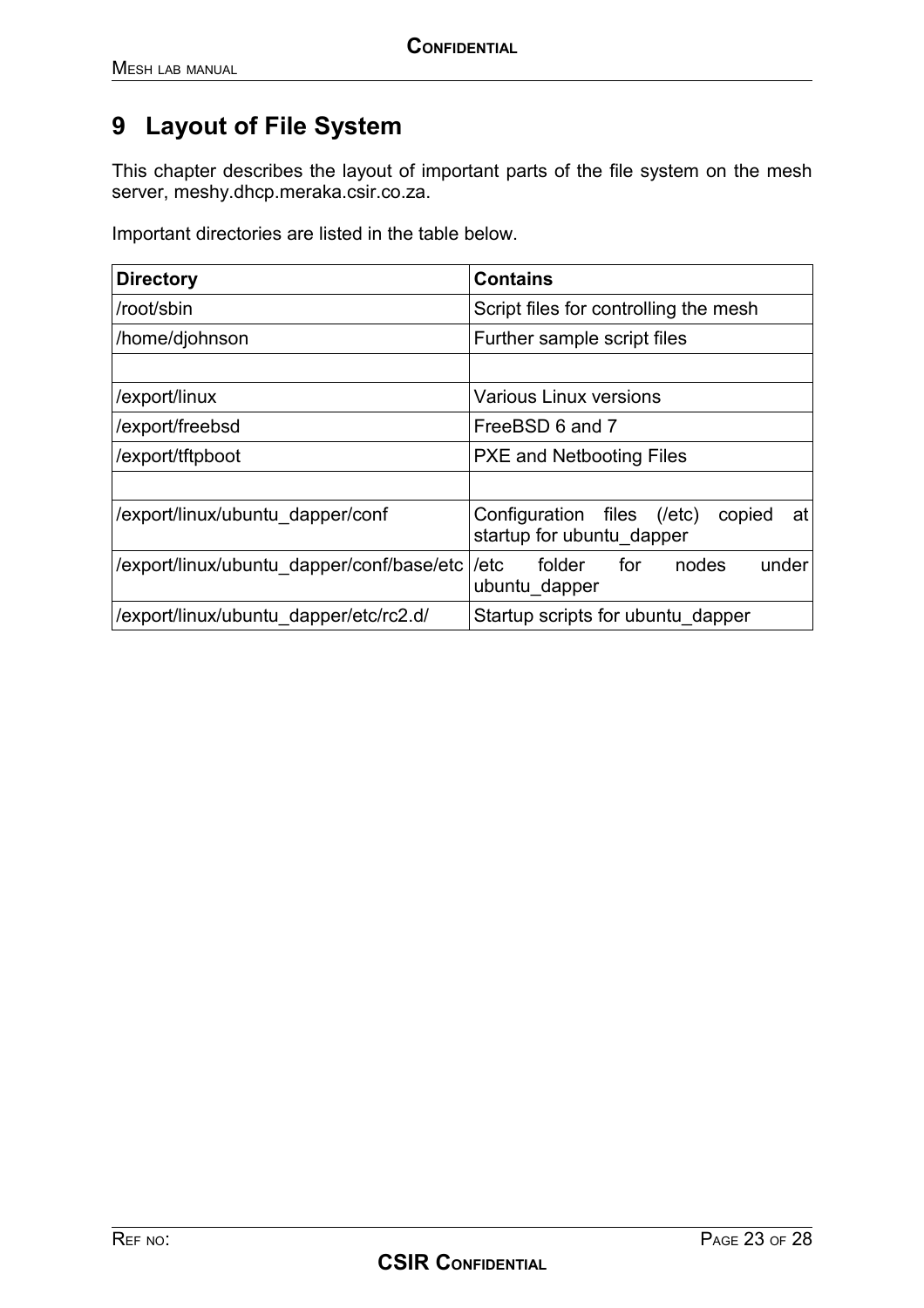## **10 Additional Information**

The information in this section is a summary of numerous emails, exchanged between Kevin Duff and David Johnson. In working on the mesh, Kevin discovered numerous idiosyncrasies which caused him difficulty. In most cases David was able to provide a solution and Kevin has documented these in the hope of making life easier for subsequent researchers.

#### **10.1How to Disable A Wireless Device**

Wireless devices can be disabled using the ifconfig command:

ifconfig ath0 down

However, we are presently uncertain as to whether or not this command will entirely disable the radio and prevent interference.

Below is an extract from the man page for iwconfig:

txpower

For cards supporting multiple transmit powers, sets the transmit power in dBm. If W is the power in Watt, the power in dBm is  $P =$ 30 + 10.log(W). If the value is postfixed by mW, it will be automatically converted to dBm.

**In addition, on and off enable and disable the radio,** and auto and fixed enable and disable power control (if those features are available).

I first tried:

iwconfig ath0 txpower off

and the driver seemed to ignore this. Then I tried:

iwconfig ath0 txpower 0

and hey presto - the iwconfig status output says:

Bit Rate=11 Mb/s Tx-Power=off Sensitivity=1/1

That ought to disabled the radio.

#### **10.2Multi-radio Nodes**

Every alternate node in the mesh is equipped with multiple radios. The nodes with multiple radios are:

| 11 | 13 | 15 | 17 |
|----|----|----|----|
| 31 | 33 | 35 | 37 |
| 51 | 53 | 55 | 57 |
| 71 | 73 | 75 | 77 |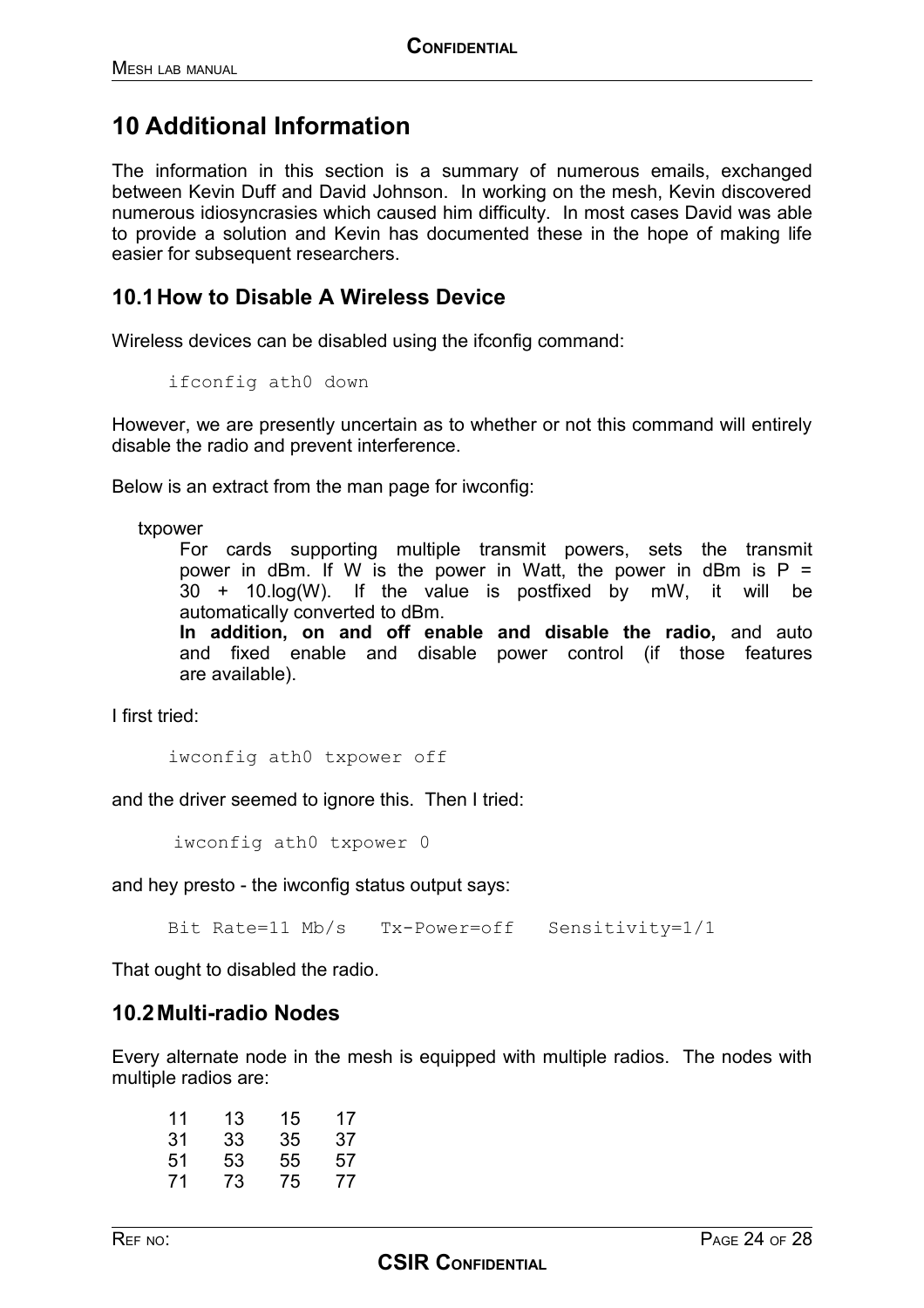Each of these nodes has three 802.11 wireless cards installed. However, at the time of writing only one card in each node was connected to an external antenna; the remaining two cards have no antennae connected.

#### **10.2.1 Hardware Differences between Multi-radio and Single-radio Nodes**

The single-radio nodes are all equipped with Wistron CM9 mini PCI Wireless cards. The CM9s are installed on single-slot mini PCI adapters.

The Wistron CM9 is an 802.11a/b/g Dualband mPCI card, using the Atheros 5004 chipset with the 5213 as main chip.

In the case of multi-radio nodes, Routerboard 14 mini PCI adapters are used, which have 4 mini PCI slots to accept up to 4 wireless cards. Three wireless cards are installed, they are MicroTik R52 mini PCI wireless cards.

The MikroTik R52 is a wireless 802.11a/b/g miniPCI card for multiband high speed applications, and uses the Atheros AR5414 chipset

There there is a compatibility problem between the CM9 cards and the Routerboard 14 when the MadWiFi driver is used, thus CM9 cards cannot be used on multi-radio nodes.

#### **10.2.2 Caveat: Numbering of athx Devices under udev**

**udev** is the device manager for the Linux 2.6 kernel series. Primarily, it manages device nodes in /dev. It is the successor of devfs and hotplug, which means that it handles the /dev directory and all user-space actions when adding/removing devices.

udev provides the ability to have persistent device names. However, we discovered when upgrading from kernel version 2.6.16 (ubuntu-dapper) to 2.6.24 (ubuntu hardapper) that the numbering of ath0..ath3 was changed, resulting in confusion on the nodes.

For the hardapper3 installation, Kevin hacked the S15diskless.sh startup script to delete all athx devices, then recreate ath0.

udev provides a facility to identify a wireless interface by its MAC address, however this is not presently utilised on the mesh.

In summary: If you discover that a node cannot communicate wireless with other nodes, there is a good chance that the wrong wireless card (with no external antenna) is being used. You'll need to try communication on other devices (ath1,ath1) to confirm this.

#### **10.3MadWiFi Version & Packet Size Problem**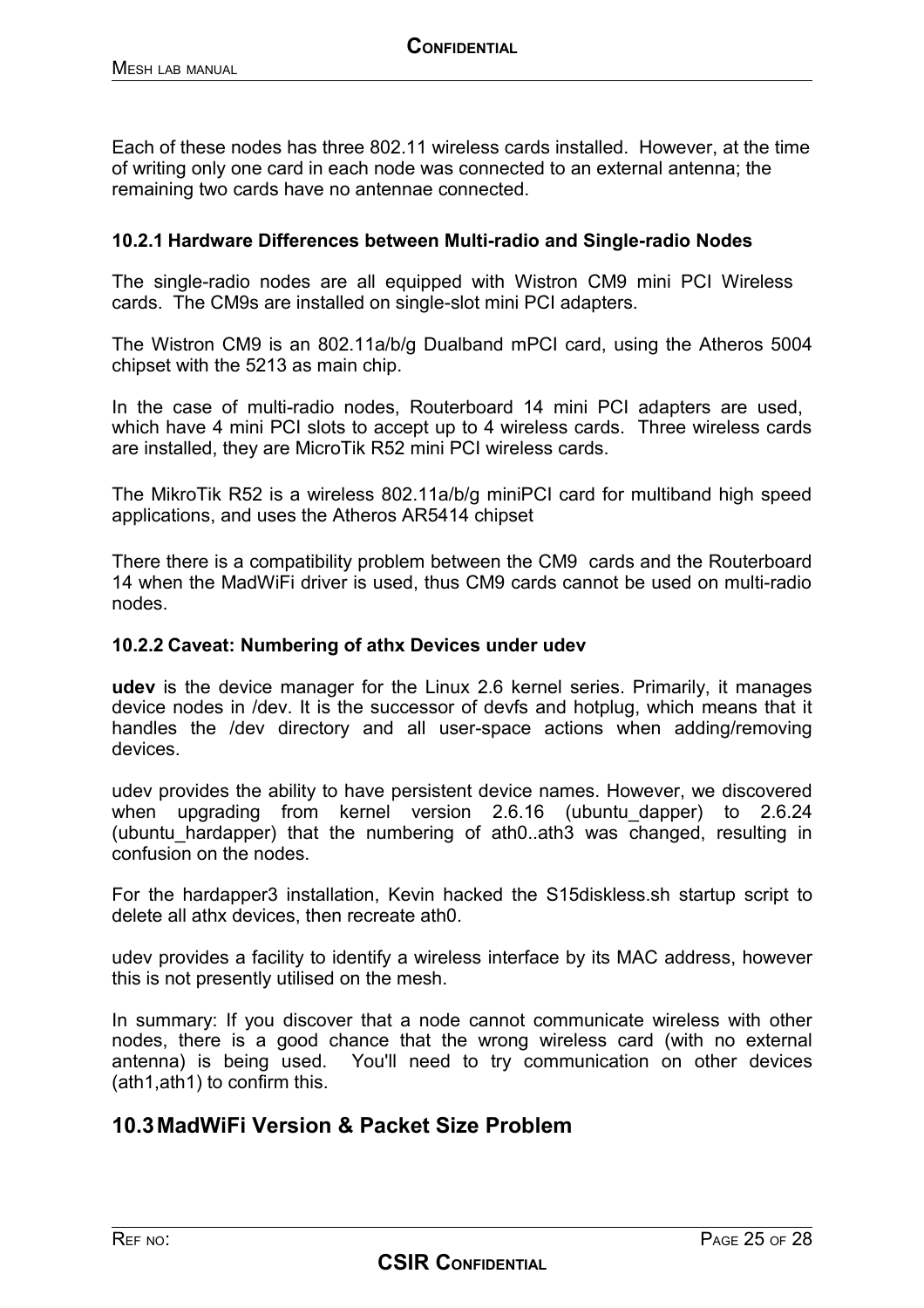MadWifi is short for *Multiband Atheros Driver for Wireless Fidelity*. In other words: it is a Linux kernel device driver for Atheros-based Wireless LAN devices.

The following problem was experienced under the ubuntu\_dapper installation:

*I did some diagnostics using ping. For some reason, I can't ping with packet sizes larger than 196 bytes:*

[root@mesh25](https://mail.ru.ac.za/horde/imp/message.php?mailbox=**search_9amt2n0882048ko4ww8o8&index=5216&thismailbox=INBOX#):~# ping -s 195 172.30.1.26

PING 172.30.1.26 (172.30.1.26) 195(223) bytes of data. 203 bytes from 172.30.1.26: icmp\_seq=1 ttl=64 time=1.09 ms...

*Whereas, if I use a larger packet size ping just sits and sits, doing nothing:*

[root@mesh25](https://mail.ru.ac.za/horde/imp/message.php?mailbox=**search_9amt2n0882048ko4ww8o8&index=5216&thismailbox=INBOX#):~# ping -s 197 172.30.1.26

PING 172.30.1.26 (172.30.1.26) 197(225) bytes of data. <nothing...>

The problem was resolved by upgrading the MadWiFi drivers in to the latest version  $(madwifi - 0.9.4)$ .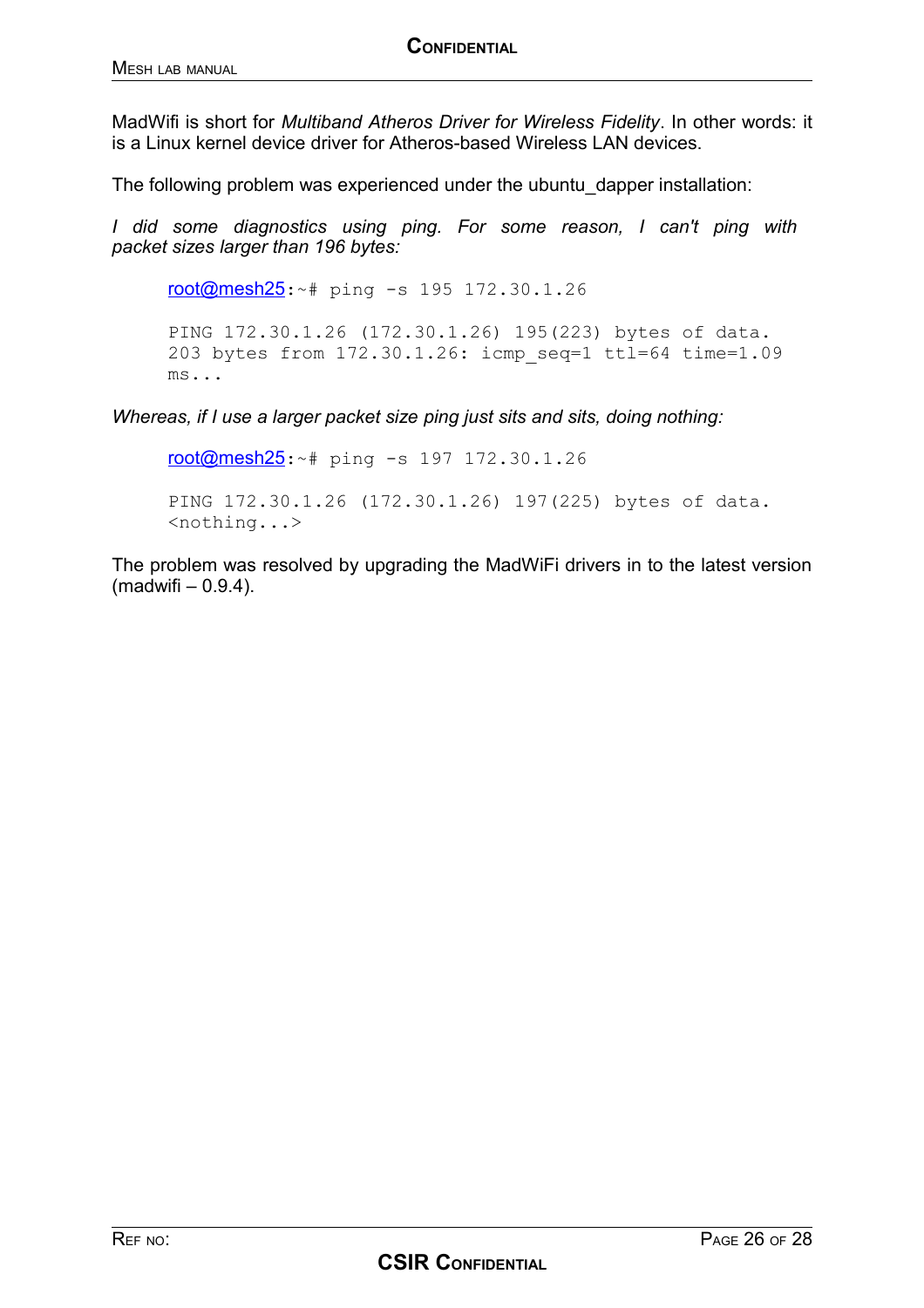# **11 Table of useful commands**

| Command         | Arguments                                                                       | Description                                                                                                                                                                                                                                                                                                                                                                                                                                                    |
|-----------------|---------------------------------------------------------------------------------|----------------------------------------------------------------------------------------------------------------------------------------------------------------------------------------------------------------------------------------------------------------------------------------------------------------------------------------------------------------------------------------------------------------------------------------------------------------|
| meshpower       | $\leq$ on $\vert$ off $\geq$<br><bank all><br/>time(s)<br/><b>or</b></bank all> | This command turns on or off a row of<br>nodes in the grid. The row will consist of<br>nodes 11-17, 21-27  71-77.<br>If you<br>want to turn on all the nodes in the grid<br>use the all argument and you can then<br>specify a time in seconds between when<br>each bank will be switched on. If the time<br>argument is left out, it will default to a 10<br>second interval between banks switching<br>on.<br>example1: meshpower 2 off<br>turns off bank 2. |
|                 |                                                                                 | example2: meshpower all on 30<br>turns on all banks with a 30 second<br>interval between rows switching on                                                                                                                                                                                                                                                                                                                                                     |
|                 | status                                                                          | When the status argument is used it will<br>report which banks are on and which<br>banks are off                                                                                                                                                                                                                                                                                                                                                               |
| mk-dhcp-classes | [-d <default class=""> ]<br/><range> <class> </class></range></default>         | This command is used to change the<br>operating system that is booted on each<br>node. It can be used to change the<br>booted operating system on selection of<br>nodes or on all the nodes.<br>The range is in the form of $x1y1-x2y2$<br>where x1y1 is the starting grid position                                                                                                                                                                            |
|                 |                                                                                 | and $x2y2$ is the end grid position. If the<br>range is between different rows then                                                                                                                                                                                                                                                                                                                                                                            |
| pingmesh        | None.                                                                           | Pings all nodes via the wired network,<br>reports any nodes which are down.                                                                                                                                                                                                                                                                                                                                                                                    |
| shakemesh       | None.                                                                           | Configure wireless devices to default<br>values for all nodes on the mesh.                                                                                                                                                                                                                                                                                                                                                                                     |
|                 |                                                                                 |                                                                                                                                                                                                                                                                                                                                                                                                                                                                |
|                 |                                                                                 |                                                                                                                                                                                                                                                                                                                                                                                                                                                                |